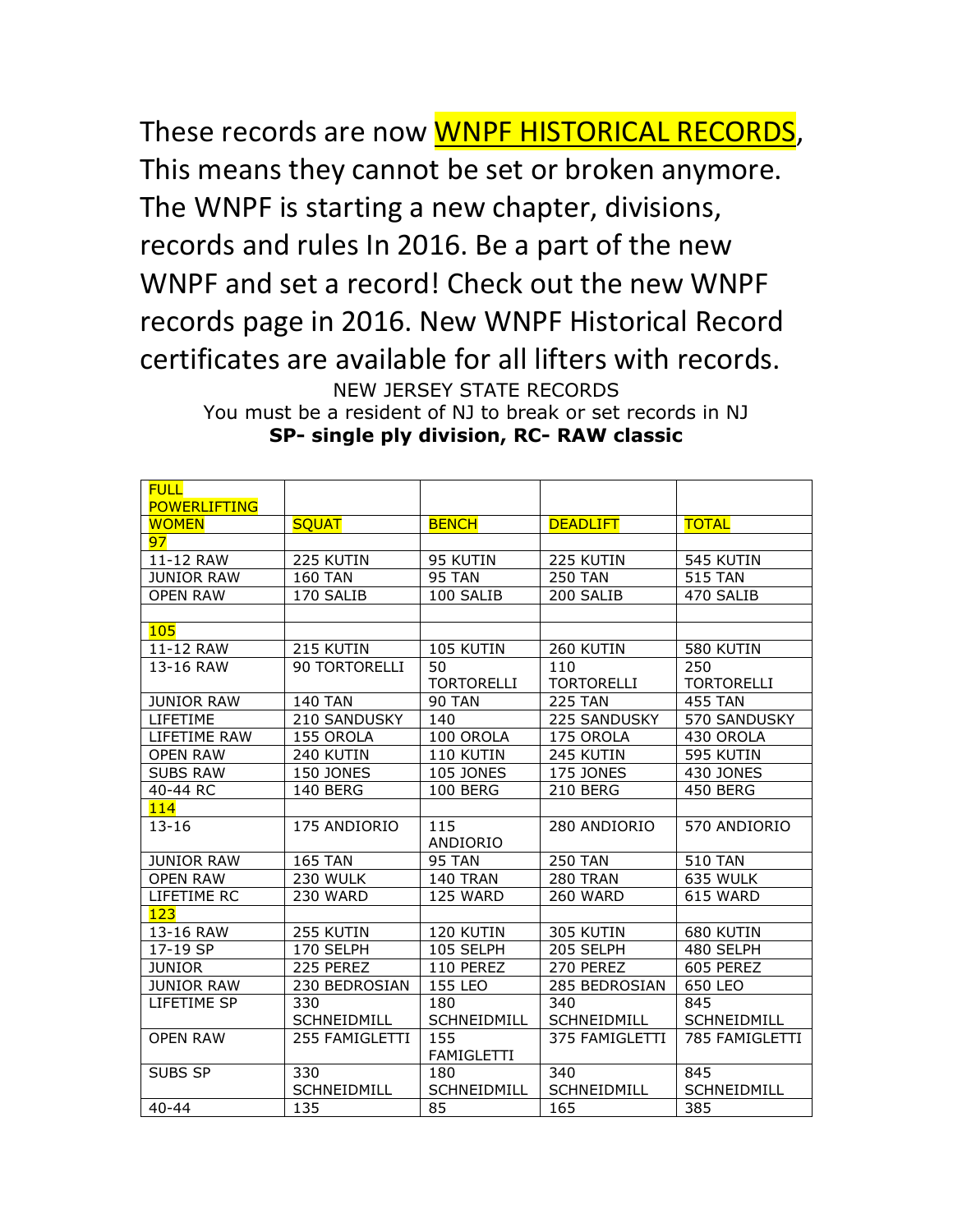| 40-44 RAW          | 245 CAMPANO       | 145 CAMPANO        | 315 CAMPANO      | 705 CAMPANO      |
|--------------------|-------------------|--------------------|------------------|------------------|
| 40-44 RC           | 140 BRIDGMAN      | 90 ZAUDERER        | 210 ZAUDERER     | 435 ZAUDERER     |
| 45-49 RC           | 185 SPANO         | 110 SPANO          | 300 SPANO        | 595 SPANO        |
| <b>NOVICE RC</b>   | 220 DIESA         | 110 DIESA          | 265 DIESA        | 595 DIESA        |
|                    |                   |                    |                  |                  |
| 132                |                   |                    |                  |                  |
| 13-16 RC           | 90 RYAN           | 55 RYAN            | 115 RYAN         | 260 RYAN         |
| <b>JUNIOR RAW</b>  | 230 LIANG         | 130 LIANG          | 330 LIANG        | 690 LIANG        |
| LIFETIME SP        | 340               | 180                | 340              | 865              |
|                    | SCHNEIDMILL       | <b>SCHNEIDMILL</b> | SCHNEIDMILL      | SCHNEIDMILL      |
| LIFETIME RC        | 265 ROCHA         | 160 ROCHA          | 295 DEANE        | 690 ROCHA        |
| <b>OPEN RAW</b>    | 235               | 135 HOLMAN         | 365 HOLMAN       | 730 HOLMAN       |
|                    | <b>FREIERMUTH</b> |                    |                  |                  |
| <b>OPEN</b>        | 230               | 160                | 285              | 675              |
| <b>SUBS RC</b>     | 180 RICHINS       | 90 COVELLO         | 220 RICHINS      | 485 RICHINS      |
| SUBS SP            | 340               | 185                | 340              | 865              |
|                    | SCHNEIDMILL       | SCHNEIDMILL        | SCHNEIDMILL      | SCHNEIDMILL      |
| <b>SUBS RAW</b>    | 215 KAMIDATE      | 155                | 285 KAMIDATE     | 655 KAMIDATE     |
|                    |                   | KAMIDATE           |                  |                  |
| 45-49 RC           | 230               | 125                | 320 SPANO        | 630              |
|                    |                   |                    |                  |                  |
| <b>148</b>         |                   |                    |                  |                  |
| 17-19              | 215               | 140                | 275              | 600              |
| 40-44 RC           | 220 RYAN          | 135 KEPLAR         | 275 RYAN         | 620 RYAN         |
| 40-44 RAW          | <b>185 JONES</b>  | <b>105 JONES</b>   | <b>255 JONES</b> | <b>545 JONES</b> |
| 45-49              | 200               | 130                | 300              | 630              |
| 45-49 RC           | 145               | 140                | 260              | 495              |
| 50-54 RC           | 245 SPANO         | 154 SPANO          | 391 SPANO        | 782 SPANO        |
| 50-54 SP           | 330 SPANO         | 160 SPANO          | 380 SPANO        | 870 SPANO        |
| <b>JUNIOR RAW</b>  | 165 KRIVICICH     | 95 KRIVICICH       | 260 KRIVICICH    | 520 KRIVICICH    |
| <b>JUNIOR RC</b>   | 275 BOGDOL        | 195 BOGDOL         | 330 BOGDOL       | 800 BOGDOL       |
| <b>JUNIOR SP</b>   | 300 ULRICH        | 200 ULRICH         | 300 ULRICH       | 795 ULRICH       |
| LIFETIME SP        | 330 SPANO         | 200 ULRICH         | 380 SPANO        | 870 SPANO        |
| LIFETIME RC        | 245 SPANO<br>225  | 160 SPANO          | 391 SPANO<br>235 | 782 SPANO<br>570 |
| 40-44<br>NOVICE SP | 180 ROSCOE        | 110<br>90 ROSCOE   | 180 ROSCOE       | 450 ROSCOE       |
| <b>OPEN</b>        | 190               | 120                | 310              | 530              |
| OPEN SP            | 310 SPANO         | 160 SPANO          | 340 SPANO        | 810 SPANO        |
| <b>OPEN RC</b>     | 245               | 140                | 315              | 695              |
|                    | OSZCZAKIEWIC      |                    | OSZCZAKIEWIC     | OSZCZAKIEWIC     |
|                    | Z                 |                    | Z.               | Z.               |
| <b>OPEN RAW</b>    | 330 SWEENEY       | 200 SWEENEY        | 335 SWEENEY      | 865 SWEENEY      |
| <b>SUBS</b>        | 200               | 145                | 310              | 655              |
| <b>SUBS RAW</b>    | 275 HENSLEY       | 155 HENSLEY        | 350 SINGLETON    | 730 HENSLEY      |
| SUBS RC            | 225 MAROSO        | 140 MAROSO         | 315 MAROSO       | 680 MAROSO       |
| POLICE/FIRE/M      | 275 HENSLEY       | 155 HENSLEY        | 350 NELSON       | 735 NELSON       |
| <b>RAW</b>         |                   |                    |                  |                  |
|                    |                   |                    |                  |                  |
|                    |                   |                    |                  |                  |
| 165                |                   |                    |                  |                  |
| 13-16 RAW          | 215 GONZALEZ      | 115                | 290 PITINGOLO    | 605 PITINGOLO    |
|                    |                   | PITINGOLO          |                  |                  |
| <b>JUNIOR RC</b>   | 225               | 135                | 275              | 635              |
| <b>JUNIOR RAW</b>  | 165 ARUSSY        | 95 ARUSSY          | 225 ARUSSY       | 485 ARUSSY       |
| 40-44              | 250               | 130                | 325              | 695              |
| 40-44 RC           | 175 NEWMAN        | 120 NEWMAN         | 250 NEWMAN       | 545 NEWMAN       |
| 40-44 RAW          | 265 WILLIAMS      | 135 PETERS         | 335 WILLIAMS     | 720 WILLIAMS     |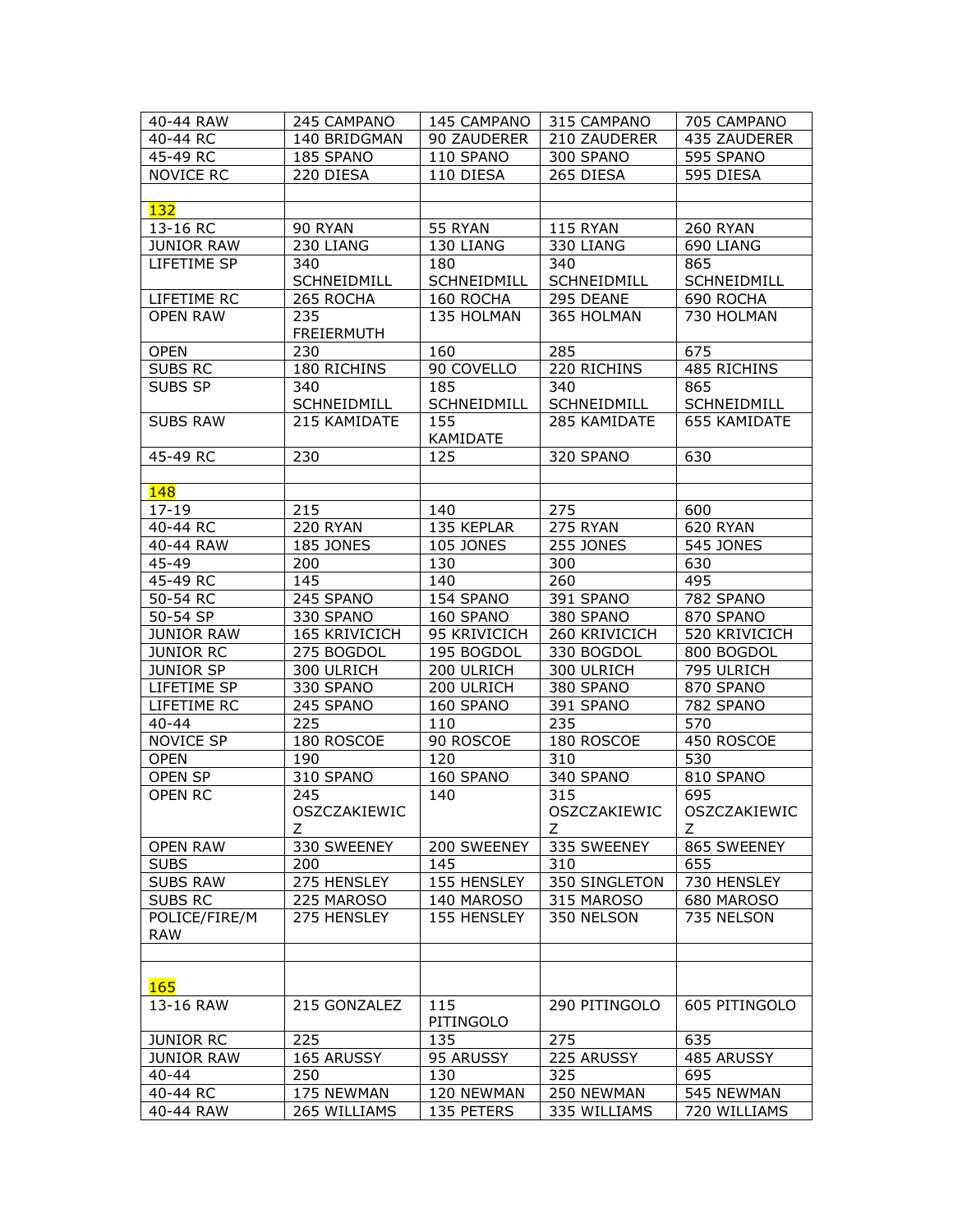| 45-49 RC           | 150 BELLO                 | 100 BELLO               | 200 BELLO                 | 450 BELLO        |
|--------------------|---------------------------|-------------------------|---------------------------|------------------|
| $55 - 59$          | 275                       | 175                     | 325                       | 775              |
| $60-64$ RC         | 120 CARY                  | 85 CARY                 | 190 CARY                  | <b>395 CARY</b>  |
| OPEN RC            | <b>170 WINT</b>           | 75 WINT                 | <b>200 WINT</b>           | 445 WINT         |
| <b>OPEN RAW</b>    | 295 SINGLETON             | 165 HOGAN               | 370 SINGLETON             | 810 SINGLETON    |
| <b>OPEN SP</b>     | 350 FALCONIO              | 200<br><b>FALCONIO</b>  | 355 FALCONIO              | 905 FALCONIO     |
| LIFETIME RAW       | 305                       | 160                     | 335                       | 800              |
|                    | <b>MCDONNELL</b>          | <b>MCDONNELL</b>        | MCDONNELL                 | <b>MCDONNELL</b> |
| LIFETIME SP        | 330 ORLISS                | 205 ORLISS              | 370 ORLISS                | 905 ORLISS       |
| SUBS SP            | 390 COATES                | 190 COATES              | 365 COATES                | 945 COATES       |
| <b>SUBS RAW</b>    | 295 SINGLETON             | 145<br><b>SINGLETON</b> | 370 SINGLETON             | 810 SINGLETON    |
| <b>NOVICE RAW</b>  | 200 SALES                 | 125 SALES               | 205 SALES                 | 530 SALES        |
| <b>NOVICE RC</b>   | 175 PETERS                | 100 PETERS              | 225 PETERS                | 500 PETERS       |
|                    |                           |                         |                           |                  |
| 181                |                           |                         |                           |                  |
| 11-12 RC           | 200 FELDMAN               | 90 FELDMAN              | 210 FELDMAN               | 500 FELDMAN      |
| <b>OPEN RAW</b>    | 285 ZBIKOWSKI             | 140<br>ZBIKOWSKI        | 390 ZBIKOWSKI             | 810 ZBIKOWSKI    |
| <b>SUBS RAW</b>    | 285 ZBIKOWSKI             | 140<br>ZBIKOWSKI        | 390 ZBIKOWSKI             | 810 ZBIKOWSKI    |
| $40 - 44$          | 325 MONTALVO              | 170<br><b>MONTALVO</b>  | 325 MONTALVO              | 810 MONTALVO     |
| 45-49 RC           | 130 DIBONA                | 100 DIBONA              | 180 DIBONA                | 410 DIBONA       |
|                    |                           |                         |                           |                  |
| <b>SHW</b>         |                           |                         |                           |                  |
| <b>JUNIOR RC</b>   | 330 SANTILLO              | 145 SANTILLO            | 375 SANTILLO              | 835 SANTILLO     |
| <b>OPEN RAW</b>    | 225 ZBIKOWSKI             | 125<br>ZBIKOWSKI        | 315 ZBIKOWSKI             | 655 ZBIKOWSKI    |
| OPEN RC            | 320 SINKER                | 180 SINKER              | 400 SINKER                | 900 SINKER       |
| <b>SUBS RAW</b>    | 145 STUART                | 115 STUART              | 260 STUART                | 520 STUART       |
| SUBS RC            | 225 MAMMERI               | 120 MAMMERI             | 255 MAMMERI               | 600 MAMMERI      |
| 50-54 RC           | 215 WILLIAMS              | 135<br>WILLIAMS         | 260 WILLIAMS              | 610 WILLIAMS     |
| 55-59 RAW          | 250 BRUNNER               | 155 BRUNNER             | 385 BRUNNER               | 790 BRUNNER      |
|                    |                           |                         |                           |                  |
| <b>BENCH PRESS</b> |                           | <b>DEADLIFT</b>         |                           |                  |
| <b>WOMEN</b>       |                           | <b>WOMEN</b>            |                           |                  |
| 105                |                           | 105                     |                           |                  |
| 40-44 RAW          | 80                        | 11-12 RAW               | 220 KUTIN                 |                  |
| LIFETIME           | 125                       | 13-16 RAW               | 130                       |                  |
|                    |                           | <b>OPEN RAW</b>         | 170                       |                  |
|                    |                           | LIFETIME                | 215                       |                  |
|                    |                           | 40-44 RAW               | 165                       |                  |
|                    |                           |                         |                           |                  |
| 114                |                           | 114                     |                           |                  |
| 13-16 RAW          | 110<br><b>FITZPATRICK</b> | $13 - 16$               | 265                       |                  |
| LIFETIME RAW       | 115 ADAMS                 | 13-16 RAW               | 200<br><b>FITZPATRICK</b> |                  |
| LIFETIME           | 120                       | <b>JUNIOR RAW</b>       | 285 BEDROSIAN             |                  |
| <b>OPEN RAW</b>    | 110 ADAMS                 | <b>NOVICE</b>           | 165                       |                  |
| 40-44 RAW          | 120 CUTRONA               | <b>OPEN RAW</b>         | 285 BEDROSIAN             |                  |
| 60-64 RAW          | 115 ADAMS                 |                         |                           |                  |
| 70-74 RAW          | 95 ADAMS                  |                         |                           |                  |
| 123                |                           | 123                     |                           |                  |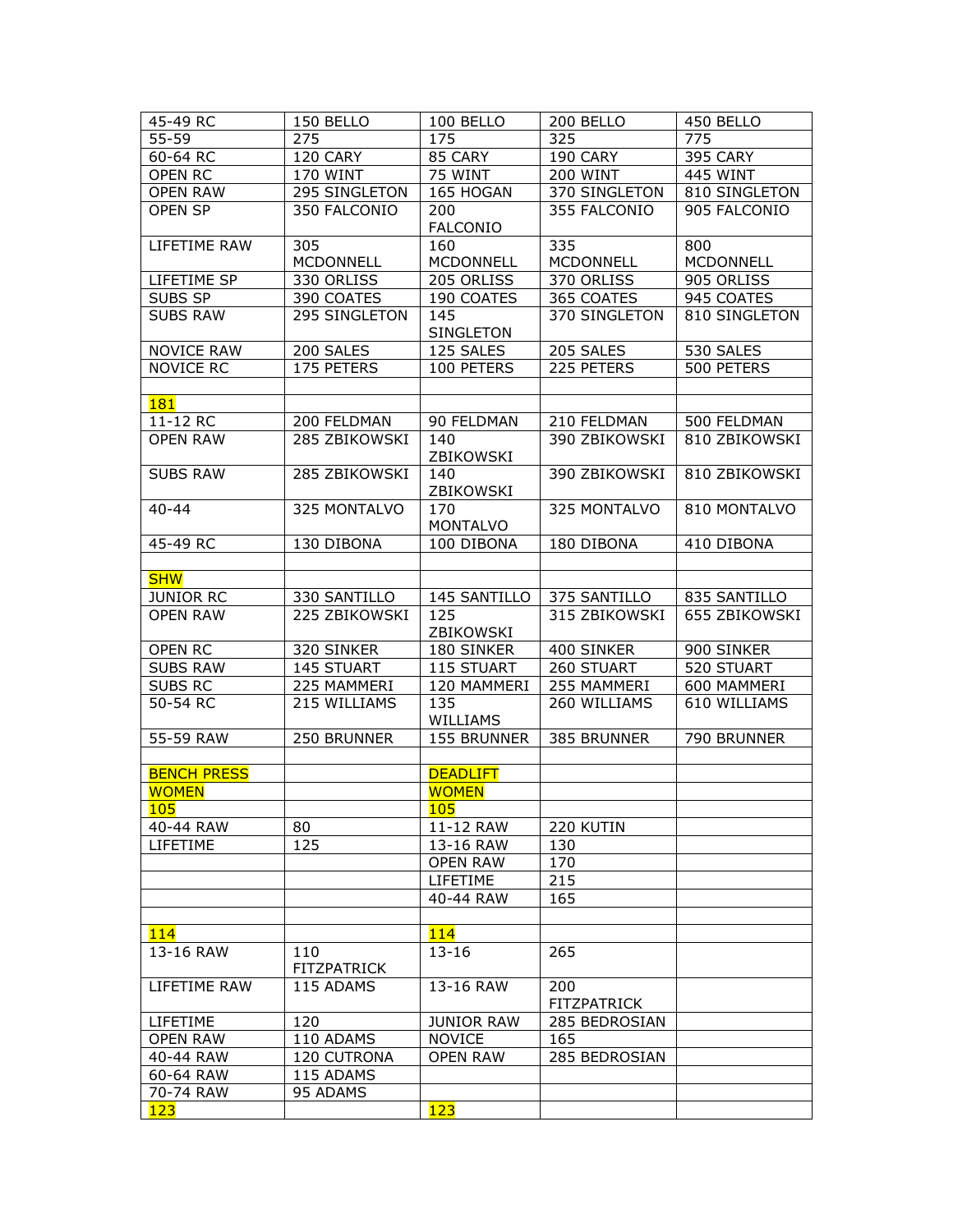| 17-19 RAW         | 110                       | 17-19 RAW              | 235                |  |
|-------------------|---------------------------|------------------------|--------------------|--|
|                   | <b>FITZPATRICK</b>        |                        | <b>FITZPATRICK</b> |  |
| <b>JUNIOR RAW</b> | 110 BEDROSIAN             | <b>JUNIOR RAW</b>      | 285 BEDROSIAN      |  |
| LIFETIME          | 115                       | $T13-16$               | 185                |  |
| 45-49             | 115                       | <b>JUNIOR RAW</b>      | 300 BEDROSIAN      |  |
| 45-49 RAW         | 85 SOWERS                 | LIFETIME<br>RAW        | 265-DEANE          |  |
| M50-54            | 85 GREENER                | LIFETIME               | 340<br>SCHNEIDMILL |  |
|                   |                           | <b>SUBS</b>            | 340                |  |
|                   |                           |                        | SCHNEIDMILL        |  |
|                   |                           | 45-49 RAW              | 300 SPANO          |  |
|                   |                           | M50-54 RAW             | 245 GREENER        |  |
|                   |                           |                        |                    |  |
|                   |                           |                        |                    |  |
| 132               |                           | <b>132</b>             |                    |  |
| <b>JUNIOR RAW</b> | 120 PETRONGLO             | <b>JUNIOR RAW</b>      | 320 PETRONGLO      |  |
| <b>LIFETIME</b>   | 155                       | <b>OPEN</b>            | 285                |  |
| <b>OPEN RAW</b>   | 93 BARRIOS                | <b>OPEN RAW</b>        | 270 BARRIOS        |  |
| 45-49 RAW         | 115- SPANO                | 45-49 RAW              | 325-SPANO          |  |
| M50-54            | 105                       | <b>NOVICE RAW</b>      | 240 CROZIER        |  |
| <b>NOVICE RAW</b> | 120 CROZIER               |                        |                    |  |
| <b>NOVICE</b>     | 155                       |                        |                    |  |
|                   |                           | 148                    |                    |  |
| 148               |                           | <b>OPEN</b>            | 305 ARROYO         |  |
| 13-16 RAW         | 100 LOSEY                 | LIFETIME<br><b>RAW</b> | 392 SPANO          |  |
| $17 - 19$         | 145                       | 50-54 RAW              | 374 SPANO          |  |
| 17-19 RAW         | 110                       | <b>NOVICE</b>          | 300                |  |
| 45-49             | 185                       | $40 - 44$              | 325                |  |
|                   | SCHNEIDMILL               |                        |                    |  |
| 45-49 RAW         | 125-SPANO                 |                        |                    |  |
| 50-54 SP          | 170 SPANO                 |                        |                    |  |
| 50-54 RAW         | 148 SPANO                 | <b>165</b>             |                    |  |
| LIFETIME SP       | 190 FALCONIO              | <b>OPEN</b>            | 375                |  |
| LIFETIME RAW      | 155-RODGERS               | $17 - 19$              | 275                |  |
| 40-44 SP          | 190 FALCONIO              | 45-49 RAW              | 340 SPANO          |  |
|                   |                           | <b>SUBS RAW</b>        | 315 LEBRON         |  |
| <b>NOVICE RAW</b> | 95 DAVISH                 | POLICE/F/M             | 300 NELSON         |  |
| OPEN SP           | 185<br><b>SCHNEIDMILL</b> |                        |                    |  |
| <b>OPEN RAW</b>   | 204                       | <b>181</b>             |                    |  |
| <b>SUBS RAW</b>   | 125                       | $40 - 44$              | 340                |  |
|                   |                           | LIFETIME               | 340                |  |
| <b>165</b>        |                           | 60-64 RAW              | 240 STEPHENS       |  |
| <b>OPEN</b>       | 205 FALCONIO              |                        |                    |  |
| <b>OPEN RAW</b>   | 190 THOMAS                | <b>SHW</b>             |                    |  |
| <b>SUBS</b>       | 185 FALCONIO              | <b>JUNIOR RAW</b>      | 280 MCGUIRE        |  |
| $40 - 44$         | 195 FALCONIO              | 17-19 RAW              | 290 FLETCHER       |  |
| 40-44 RAW         | 140 HERBERT               | 55-59 RAW              | 375 BRUNNER        |  |
| <b>JUNIOR</b>     | 170                       |                        |                    |  |
| <b>NOVICE</b>     | <b>115 FINK</b>           |                        |                    |  |
|                   |                           |                        |                    |  |
|                   |                           | <b>POWERCURL</b>       |                    |  |
| <b>181</b>        |                           | <b>WOMEN</b>           |                    |  |
| 40-44 RAW         | 140 HERBERT               |                        |                    |  |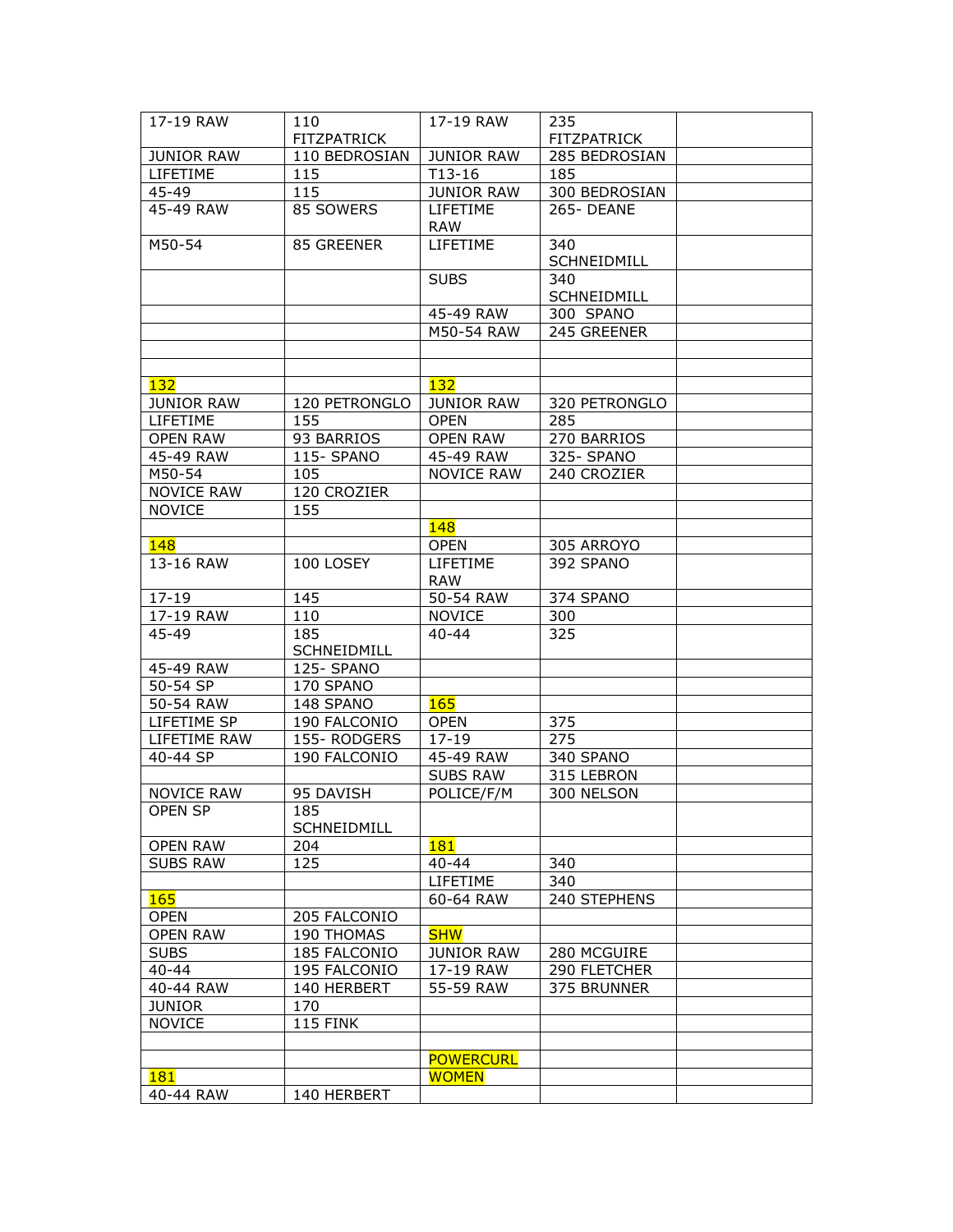| $40 - 44$                          | 170             |                        |                 |              |
|------------------------------------|-----------------|------------------------|-----------------|--------------|
| 60-64 RAW                          | 90 STEPHENS     |                        |                 |              |
| <b>SUBS RAW</b>                    | 155 BOONE       | 123                    |                 |              |
| <b>OPEN RAW</b>                    | 137 FINK        | $50 - 59$              | 55 GREENER      |              |
| LIFETIME RAW                       | <b>137 FINK</b> |                        |                 |              |
|                                    |                 | 132                    |                 |              |
| <b>SHW</b>                         |                 | <b>OPEN</b>            | 60 COVELLO      |              |
| LIFETIME                           | 205             |                        |                 |              |
| <b>NOVICE</b>                      | 205             | <b>148</b>             |                 |              |
| <b>SUBS</b>                        | 205             | $13 - 16$              | 70-LOSEY        |              |
| 17-19 RAW                          | 145 FLETCHER    | <b>OPEN</b>            | 85- SPANO       |              |
| 13-16 RAW                          | 110 GARY        | $50 - 59$              | 85- SPANO       |              |
| <b>JUNIOR RAW</b>                  | 135 MCGUIRE     |                        |                 |              |
| 55-59 RAW                          | 170 BRUNNER     |                        |                 |              |
|                                    |                 | <b>165</b>             |                 |              |
|                                    |                 | $40 - 49$              | 80- HERBERT     |              |
|                                    |                 |                        |                 |              |
|                                    |                 | <b>181</b>             |                 |              |
|                                    |                 | $40 - 49$              | 75 HERBERT      |              |
|                                    |                 |                        |                 |              |
| <b>REPS</b>                        |                 | <b>SQUAT</b>           |                 |              |
|                                    |                 |                        |                 |              |
| 165                                |                 | <b>105</b>             |                 |              |
| <b>OPEN</b>                        |                 | $40 - 44$              | 110 DESBIENS    |              |
| <b>THOMAS</b>                      | 40              |                        |                 |              |
|                                    |                 | 123                    |                 |              |
|                                    |                 | <b>JUNIOR RAW</b>      | 215 BEDROSIAN   |              |
|                                    |                 |                        |                 |              |
|                                    |                 | 132                    |                 |              |
|                                    |                 | 40-49 RC-              | 175 SPANO       |              |
|                                    |                 | WOMEN'S                |                 |              |
|                                    |                 |                        |                 |              |
|                                    |                 | <b>165</b>             |                 |              |
|                                    |                 | OPEN RC                | 185 VELOTT      |              |
|                                    |                 | 17-19 RC               | 185 VELOTT      |              |
|                                    |                 | POLICE/F/MIL           | 250 NELSON      |              |
|                                    |                 | T.                     |                 |              |
|                                    |                 | <b>NOVICE RAW</b>      | 200 SALES       |              |
|                                    |                 |                        |                 |              |
|                                    |                 | 148                    |                 |              |
|                                    |                 | <b>JUNIOR RAW</b>      | 285 VELEZ       |              |
|                                    |                 | <b>JUNIOR RC</b>       | 285 VELEZ       |              |
|                                    |                 |                        |                 |              |
|                                    |                 | <b>SHW</b>             |                 |              |
|                                    |                 | WOMEN'S                | 245 MCGUIRE     |              |
|                                    |                 | <b>JUNIOR RC</b>       |                 |              |
|                                    |                 |                        |                 |              |
| <b>FULL</b><br><b>POWERLIFTING</b> |                 |                        |                 |              |
| <b>MEN</b>                         | <b>SQUAT</b>    | <b>BENCH</b>           | <b>DEADLIFT</b> | <b>TOTAL</b> |
| <b>100</b>                         |                 |                        |                 |              |
| 9-10 RAW                           | 185 KUTIN       | 90 KUTIN               | 225 KUTIN       | 485 KUTIN    |
| 114                                |                 |                        |                 |              |
| 11-12 SP                           | 237 LITOWSKY    | 125<br><b>LITOWSKY</b> | 225 LITOWSKY    | 567 LITOWSKY |
| 11-12 RAW                          | 200 KUTIN       | 95 KUTIN               | 260 KUTIN       | 555 KUTIN    |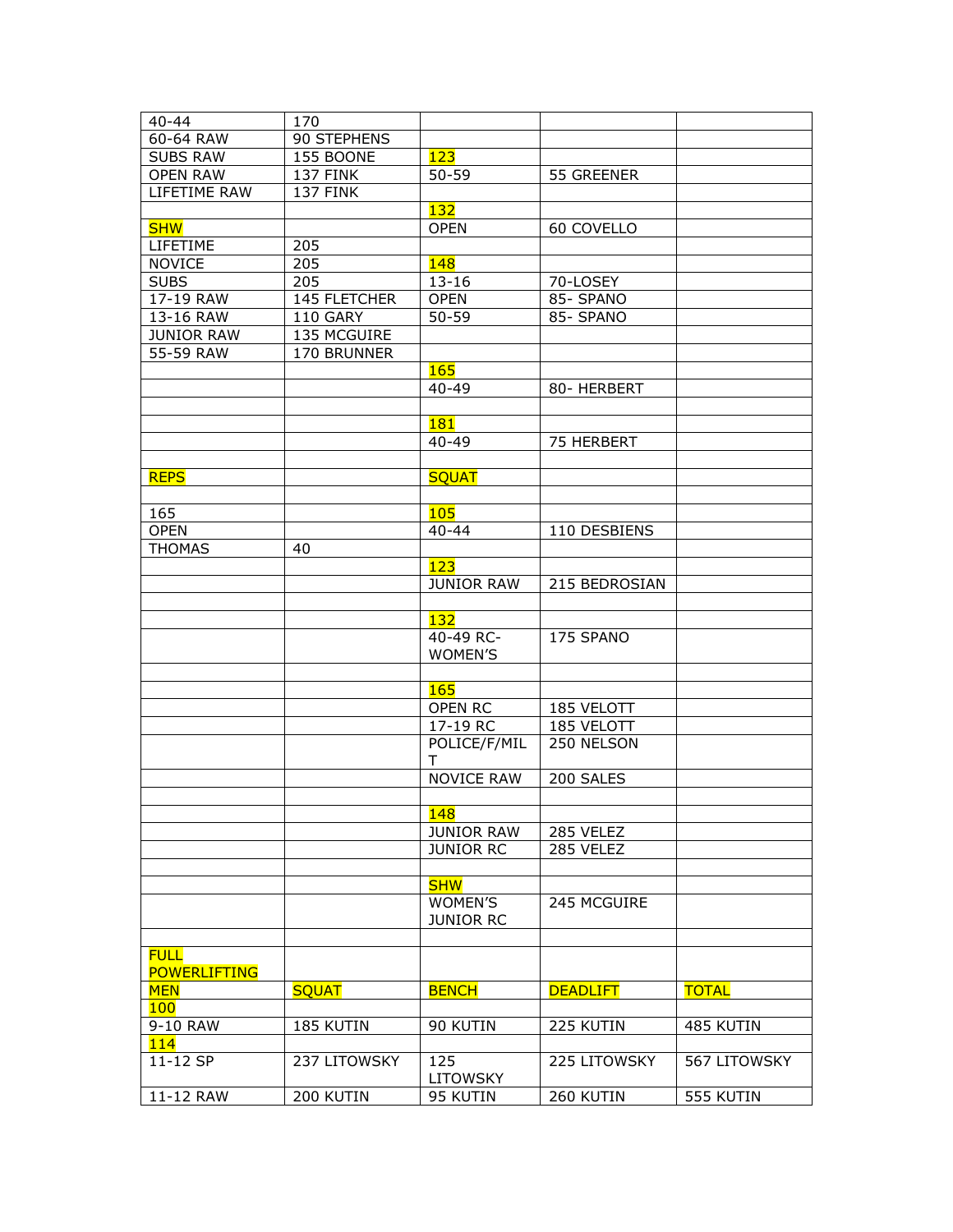| 11-12 RC          | 204 LITOWSKY | 120 DANIELS     | 250 DANIELS  | 535 DANIELS         |
|-------------------|--------------|-----------------|--------------|---------------------|
| $13 - 16$         | 265-MCAVOY   | 190-MCAVOY      | 280-MCAVOY   | 735-MCAVOY          |
| 13-16 SP          | 240 TAFURI   | 160 TAFURI      | 240 TAFURI   | 640 TAFURI          |
| $17 - 19$         | 305 ULLMAN   | 195 ULLMAN      | 355 ULLMAN   | 855 ULLMAN          |
| LIFETIME          | 315 ULLMAN   | 200 ULLMAN      | 365 ULLMAN   | 880 ULLMAN          |
| LIFETIME SP       | 300 ULLMAN   | 190 ULLMAN      | 330 ULLMAN   | 820 ULLMAN          |
| LIFETIME RC       | 253 ULLMAN   | 181 ULLMAN      | 347 ULLMAN   | 782 ULLMAN          |
| 123               |              |                 |              |                     |
| 9-10 RAW          | 205 TORANZO  | 100 TORANZO     | 200 TORANZO  | 505 TORANZO         |
| 11-12 SP          | 225 LITOWSKY | 130             | 260 LITOWSKY | <b>615 LITOWSKY</b> |
|                   |              | <b>LITOWSKY</b> |              |                     |
| 11-12 RAW         | 190 KUTIN    | 100 KUTIN       | 270 KUTIN    | 560 KUTIN           |
| 11-12 RC          | 225 DANIELS  | 140 DANIELS     | 300 DANIELS  | 665 DANIELS         |
| $13 - 16$         | 280          | 180             | 320          | 735                 |
| 13-16 RAW         | 210          | 135             | 285          | 630                 |
|                   | CAMPANELLI   | CAMPANELLI      | CAMPANELLI   | CAMPANELLI          |
| 13-16 RC          | 180          | 165             | 265          | 610                 |
| 17-19 SP          | 265 DIGESE   | 185 DIGESE      | 305 DIGESE   | 755 DIGESE          |
| <b>LIFETIME</b>   | 275          | 235             | 315          | 825                 |
| <b>SUBS</b>       | 275          | 235             | 315          | 825                 |
|                   |              |                 |              |                     |
|                   |              |                 |              |                     |
| 132               |              |                 |              |                     |
| 11-12 RC          | 170          | 130             | 165          | 465                 |
| $13 - 16$         | 270          | 175             | 325          | $\overline{770}$    |
| 13-16 RAW         | 240 GREEN    | 145 GREEN       | 300 GREEN    | 685 GREEN           |
| 13-16 RC          | 225 GOODHUE  | 192 FLORES      | 341 FLORES   | 749 FLORES          |
| 17-19 RAW         | 290 MENDOZA  | 215             | 380 MENDOZA  | 880 MENDOZA         |
|                   |              | MENDOZA         |              |                     |
| <b>SUBS</b>       | 225          | 200             | 350          | 775                 |
| 45-49 RAW         | 300 YARNELL  | 215 YARNELL     | 320 YARNELL  | 835 YARNELL         |
| 148               |              |                 |              |                     |
| $13 - 16$         | 340          | 230             | 405          | 945                 |
| 13-16 SP          | 365 SAKIB    | 230 SAKIB       | 430 SAKIB    | 1025 SAKIB          |
| 13-16 RAW         | 335 BROWN    | 215 BROWN       | 385 BROWN    | 935 BROWN           |
| 13-16 RC          | 320 LENTINI  | 210 FLORES      | 365 WITANEK  | 830 LENTINI         |
| 17-19 SP          | 405 BRIDA    | 240 SAKIB       | 460 SAKIB    | 1105 SAKIB          |
| 17-19 RAW         | 240 MIDURE   | 245 MIDURE      | 420 MIDURE   | 905 MIDURE          |
| 17-19 RC          | 385 HOPKINS  | 205             | 405 GOODHUE  | 975 GOODHUE         |
|                   |              | GOODHUE         |              |                     |
| 40-44 RAW         | 360 ROLDAN   | 245 MYERS       | 400 MYERS    | 975 MYERS           |
| 40-44 RC          | 415 YARNELL  | 275 YARNELL     | 465 YARNELL  | 1155 YARNELL        |
| 45-49             | 350          | 160             | 380          | 890                 |
| 45-49 SP          | 405          | 280             | 405          | 1090                |
| 50-54 RC          | 385 HOXWORTH | 200             | 450 HOXWORTH | 1035                |
|                   |              | <b>HOXWORTH</b> |              | <b>HOXWORTH</b>     |
| $55 - 59$         | 245 VOGEL    | 175 VOGEL       | 300 VOGEL    | 720 VOGEL           |
| 55-59 RAW         | 210 FREIDES  | 185 FREIDES     | 345 FREIDES  | 740 FREIDES         |
| 55-59 RC          | 390-HOXWORTH | $225 -$         | 480-HOXWORTH | 1090-               |
|                   |              | <b>HOXWORTH</b> |              | <b>HOXWORTH</b>     |
| 65-69 SP          | 275 WOLFF    | 176 WOLFF       | 374 WOLFF    | 1047 WOLFF          |
| <b>JUNIOR SP</b>  | 295          | 195             | 375          | 865                 |
| <b>JUNIOR RAW</b> | 350 TRINGALI | 310 TRINGALI    | 500 TRINGALI | 1160 TRINGALI       |
| <b>JUNIOR RC</b>  | 420 ELDER    | 280 FERREIRA    | 505 ELDER    | 1190 ELDER          |
| LIFETIME SP       | 515 BROWN    | 295             | 485 BROWN    | 1255 BROWN          |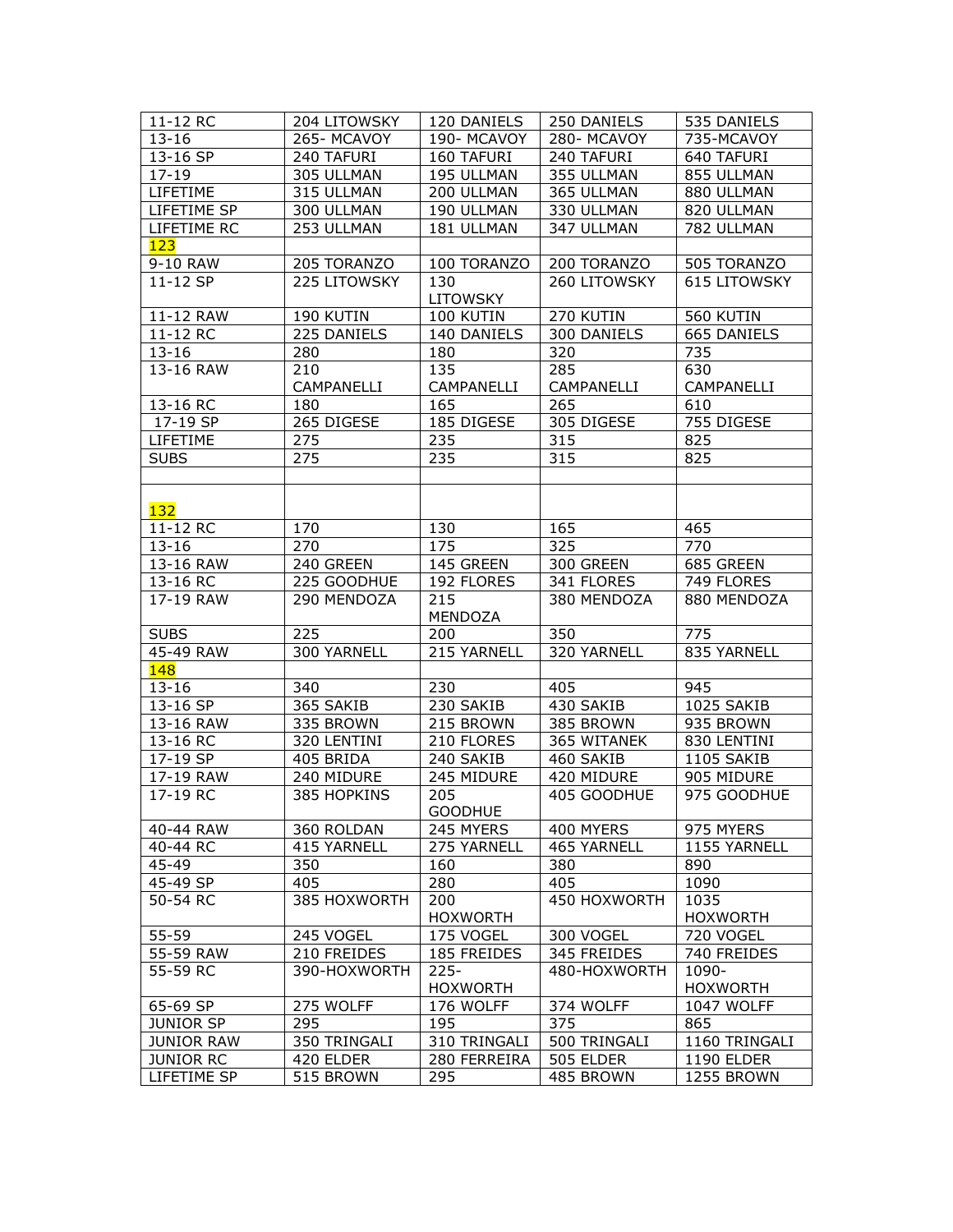| LIFETIME RC       | 505 TENDENCIA   | 360                    | 525 TENDENCIA   | 1350              |
|-------------------|-----------------|------------------------|-----------------|-------------------|
|                   |                 | <b>HACKASPKER</b>      |                 | <b>HACKASPKER</b> |
| NOVICE RC         | 235 ARCARO      | 245 ARCARO             | 350 ARCARO      | 830 ARCARO        |
| <b>NOVICE</b>     | 320             | 185                    | 365             | 870               |
| <b>OPEN</b>       | 500 BROWN       | 270 BROWN              | 485 BROWN       | 1255 BROWN        |
| <b>OPEN RC</b>    | 505 TENDENCIA   | 360                    | 525 TENDENCIA   | 1350              |
|                   |                 | <b>HACKASPKER</b>      |                 | <b>HACKASPKER</b> |
| <b>OPEN RAW</b>   | 360 ROLDAN      | 260 POLANCO            | 385 ROLDAN      | 930 ROLDAN        |
| <b>SUBS</b>       | 515 BROWN       | 285 BROWN              | 485 BROWN       | 1255 BROWN        |
| <b>SUBS RAW</b>   | 255 MAHER       | 285 TOMBLER            | 335 MAHER       | 845 MAHER         |
| <b>SUBS RC</b>    | 500 TENDENCIA   | 280                    | 525 TENDENCIA   | 1290              |
|                   |                 | <b>TENDENCIA</b>       |                 | <b>TENDENCIA</b>  |
|                   |                 |                        |                 |                   |
| 165               |                 |                        |                 |                   |
| 11-12 RC          | 250 TORANZO     | 145 TORANZO            | 280 TORANZO     | 675 TORANZO       |
| $13 - 16$         | 315             | 190                    | 380             | 875               |
| 13-16 RAW         | 425 BROWN       | 250 BROWN              | 460 BROWN       | 1135 BROWN        |
| 13-16 SP          | 385 COLAS       | 250 COLAS              | 410 COLAS       | 1045 COLAS        |
| 13-16 RC          | 365 GOMEZ       | 285 GOMEZ              | 480 GOMEZ       | 1130 GOMEZ        |
| 17-19 RC          | 440 HOPKINS     | 295                    | 430 HOPKINS     | 1095 HOPKINS      |
|                   |                 | <b>ESPOSITO</b>        |                 |                   |
| 17-19 RAW         | 365 SHTANDER    | 280 DESOUSA            | 460 WHALEN      | 1015 DESOUSA      |
| 17-19 SP          | 410 COLUMBIA    | 250                    | 500 COLUMBIA    | 1160 COLUMBIA     |
|                   |                 | COLUMBIA               |                 |                   |
| <b>JUNIOR RC</b>  | 480 HOPKINS     | 325-ADAMO              | 600 ADAMO       | 1325 ADAMO        |
| <b>JUNIOR RAW</b> | 485 HOPKINS     | 330 GOMEZ              | 555 WILKERSON   | 1260              |
|                   |                 |                        |                 | WILKERSON         |
| $40 - 44$         | 440             | 265                    | 540             | 1245              |
| 40-44 RAW         | 260 SHIELDS     | 250 SHIELDS            | 315 SHIELDS     | 825 SHIELDS       |
| 40-44 RC          | 425 YARNELL     | 285 YARNELL            | 505 YARNELL     | 1215 YARNELL      |
| 45-49 RC          | 315 SCHADT      | 240                    | 345             | 890 SCHADT        |
|                   |                 | D'AMBROSIO             | D'AMBROSIO      |                   |
| 45-49 SP          | 303 DONNELLY    | 214                    | 369 DONNELLY    | 886 DONNELLY      |
| 50-54 SP          |                 | <b>DONNELLY</b>        | 385 DONNELLY    | 880 DONNELLY      |
|                   | 285 DONNELLY    | 210<br><b>DONNELLY</b> |                 |                   |
| 50-54 RC          | $400 -$         | 240 SCHADT             | $505 -$         | 1130-             |
|                   | <b>HOXWORTH</b> |                        | <b>HOXWORTH</b> | <b>HOXWORTH</b>   |
| 55-59 RC          | $400 -$         | $230 -$                | $500 -$         | 1125-             |
|                   | <b>HOXWORTH</b> | <b>HOXWORTH</b>        | <b>HOXWORTH</b> | <b>HOXWORTH</b>   |
| 55-59 RAW         | 305 TUCCI       | 220 TUCCI              | 350 TUCCI       | 875 TUCCI         |
| 60-64 RC          | 345 DEMENT      | 240 DEMENT             | 340 DEMENT      | 925 DEMENT        |
| 65-69 RAW         | 135 VOGEL       | 95 VOGEL               | 200 VOGEL       | 430 VOGEL         |
| 65-69 SP          | 135-WOLFF       | 135-WOLFF              | 135-WOLFF       | 405-WOLFF         |
| LIFETIME          | 530             | 325                    | 500             | 1320              |
| LIFETIME RC       | 410 FERREIRA    | 330 FERREIRA           | 470 FERREIRA    | 1210 FERREIRA     |
| 55-59             | 275             | 185                    | 340             | 800               |
| 55-59 SP          | 265 VOGEL       | 165 VOGEL              | 275 VOGEL       | 705 VOGEL         |
| <b>NOVICE RC</b>  | 350- ROONEY     | 265- ROONEY            | 425-ROONEY      | 1040-ROONEY       |
| <b>OPEN RC</b>    | 495-KLEYZIT     | $350 -$                | 505 YARNELL     | 1255-KLEYZIT      |
|                   |                 | CANTAGALLO             |                 |                   |
| <b>OPEN RAW</b>   | 380 LAPLAGA     | 300 PACILLI            | 530 LAPLAGA     | 1200 LAPLAGA      |
| OPEN SP           | 445             | 255                    | 505             | 1190              |
| <b>POLICE</b>     | 360             | 320                    | 400             | 1080              |
| <b>SUBS</b>       | 530             | 400                    | 550             | 1320              |
|                   |                 |                        |                 |                   |
| <b>181</b>        |                 |                        |                 |                   |
|                   |                 |                        |                 |                   |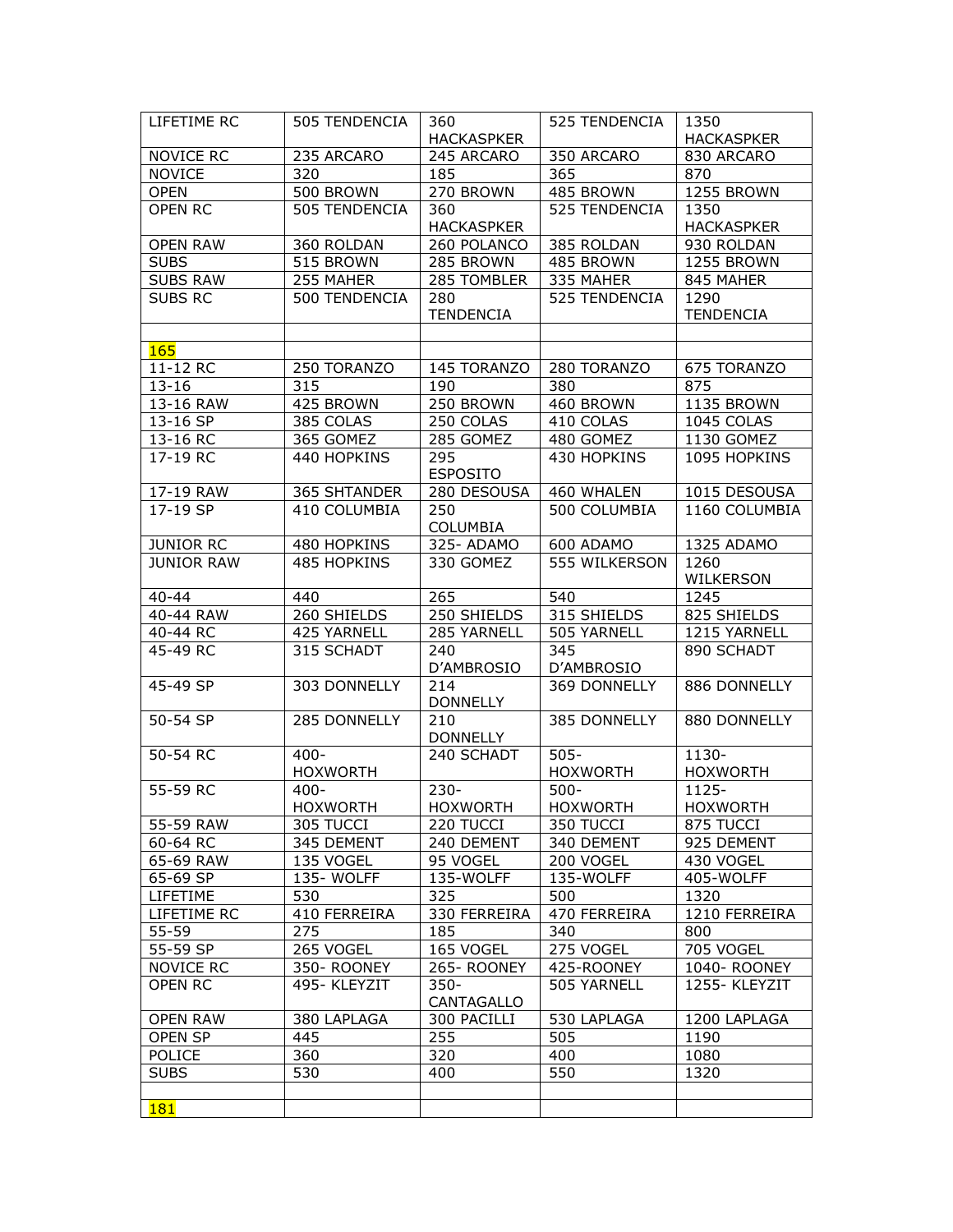| 13-16 SP          | 325 FINNEGAN    | 205               | 410 FINNEGAN     | 940 FINNEGAN      |
|-------------------|-----------------|-------------------|------------------|-------------------|
|                   |                 | <b>FINNEGAN</b>   |                  |                   |
| 13-16 RC          | 385 GOMEZ       | 295 GOMEZ         | 515 GOMEZ        | 1185 GOMEZ        |
| 13-16 RAW         | 420 MILLER      | 275 TODD          | 460 MILLER       | 1125 MILLER       |
| $17 - 19$         | 475             | 285               | 535              | 1295              |
| $17 - 19$ SP      | 440 WALLACE     | 275 WALLACE       | 405 MANOLIO      | 1100 WALLACE      |
| 17-19 RAW         | 405 SATALINO    | 290               | 575 CAVALLARO    | 1245              |
|                   |                 | CAVALLARO         |                  | CAVALLARO         |
| 17-19 RC          | 425 DESOUSA     | 300 DESOUSA       | 500 DESOUSA      | 1225 DESOUSA      |
| <b>JUNIOR RC</b>  | 475 NOLAN       | 325 NOLAN         | 625 NOLAN        | 1425 NOLAN        |
| <b>JUNIOR RAW</b> | 520 DIMINNI     | 340 RIVERA        | 600 RIVERA       | 1380 RIVERA       |
| 40-44             | 535             | 350               | 605 MOTICHKA     | 1400              |
| 40-44 RC          | 420 WARSHANY    | 320               | 450 WARSHANY     | 1180              |
|                   |                 | WARSHANY          |                  | WARSHANY          |
| 40-44 RAW         | 365 JACKSON     | 290 JACKSON       | 395 JACKSON      | 1050 JACKSON      |
| 45-49 RC          | 350 SADIV       | 260 SADIV         | 600 SADIV        | 1210 SADIV        |
| 45-49             | 505             | 300               | 590 MOTICHKA     | 1330 MOTICHKA     |
| 50-54 SP          | 385 COREY       | 235 VOGEL         | 425 COREY        | 995 COREY         |
| 50-54 RC          | <b>400 EARL</b> | 280 SADIV         | 600 SADIV        | 1280 SADIV        |
| 55-59 SP          | 540 MAXWELL     | 315 MAXWELL       | 480 MAXWELL      | 1335 MAXWELL      |
| 55-59 DP          | 525 MAXWELL     | 305 MAXWELL       | 480 MAXWELL      | 1290 MAXWELL      |
| 60-64 RAW         | 390 DEMENT      | 245 DEMENT        | 405 DEMENT       | 1040 DEMENT       |
| 80-84 RC          | 200 WEISS       | 115 WEISS         | 300 WEISS        | 615 WEISS         |
| LIFETIME          | 530             | 365- ALONGI       | 610              | 1380              |
| LIFETIME RC       | 490             | 300               | 560              | 1315              |
|                   | LOMBREGLIA      |                   | LOMBREGLIA       | LOMBREGLIA        |
| NOVICE RC         | 335             | 285               | 425              | 1045              |
| <b>NOVICE RAW</b> | 240 PINTO       | 210 PINTO         | 370 PINTO        | 820 PINTO         |
| <b>OPEN</b>       | 520 WARSHANY    | 396               | 584 WARSHANY     | 1440              |
|                   |                 | WARSHANY          |                  | WARSHANY          |
| <b>OPEN RAW</b>   | 460 PACHUTA     | 350 PACHUTA       | 580 PACHUTA      | 1390 PACHUTA      |
| OPEN RC           | 463             | 325               | $\overline{565}$ | 1330              |
|                   | LOMBREGLIA      |                   |                  |                   |
| POLICE            | 530 WARSHANY    | 385               | 540 WARSHANY     | 1360              |
|                   |                 | WARSHANY          |                  | WARSHANY          |
| <b>SUBS</b>       | 505             | 360               | 600              | 1380              |
| <b>SUBS RAW</b>   | 365 KRIMSKY     | 300               | 445 CRUTCHLEY    | 1110              |
|                   |                 | <b>CRUTCHLEY</b>  |                  | <b>CRUTCHLEY</b>  |
| <b>SUBS RC</b>    | 405 HENDRY      | 320               | 492 JONES        | 1105              |
| NOVICE RAW        | 405 PAIVA       | 340 KURTZ         | 490 PAIVA        | 1145 PAIVA        |
|                   |                 |                   |                  |                   |
| <b>198</b>        |                 |                   |                  |                   |
| $13 - 16$         | 400             | 230               | 415              | 1045              |
| 13-16 SP          | 375 DESANTIS    | 275               | 425 DESANTIS     | 1075 DESANTIS     |
|                   |                 | <b>DESANTIS</b>   |                  |                   |
| 13-16 RAW         | 500 ROJAS       | 245 ROJAS         | 500 SCARANDA     | 1205 ROJAS        |
| 13-16 RC          | 355 GABOFF      | 305               | 430 SCARANDA     | 1055 BILARDO      |
|                   |                 | PIOMPINO          |                  |                   |
| $17 - 19$         | 501             | 319               | 529              | 1350              |
| 17-19 RAW         | 440 PALMISANO   | 280 TORRES        | 550 TORRES       | 1240 TORRES       |
| 17-19 RC          | 410 HOSTY       | 355- FOX          | 500- FOX         | 1155- FOX         |
| $40 - 44$         | 555-RUSCITELLI  | $430 -$           | 605-RUSCITELLI   | 1535-             |
|                   |                 | <b>RUSCITELLI</b> |                  | <b>RUSCITELLI</b> |
| 40-44 RC          | 550 CHIN        | 355 CHIN          | 670 SADIV        | 1460 CHIN         |
| 45-49             | 505             | 270               | 551              | 1262              |
| 45-49 SP          | 300 ZNACZKO     | 200 ZNACZKO       | 360 ZNACZKO      | 860 ZNACZKO       |
| 45-49 RC          | 500             | 315               | 635 SADIV        | 1325 SADIV        |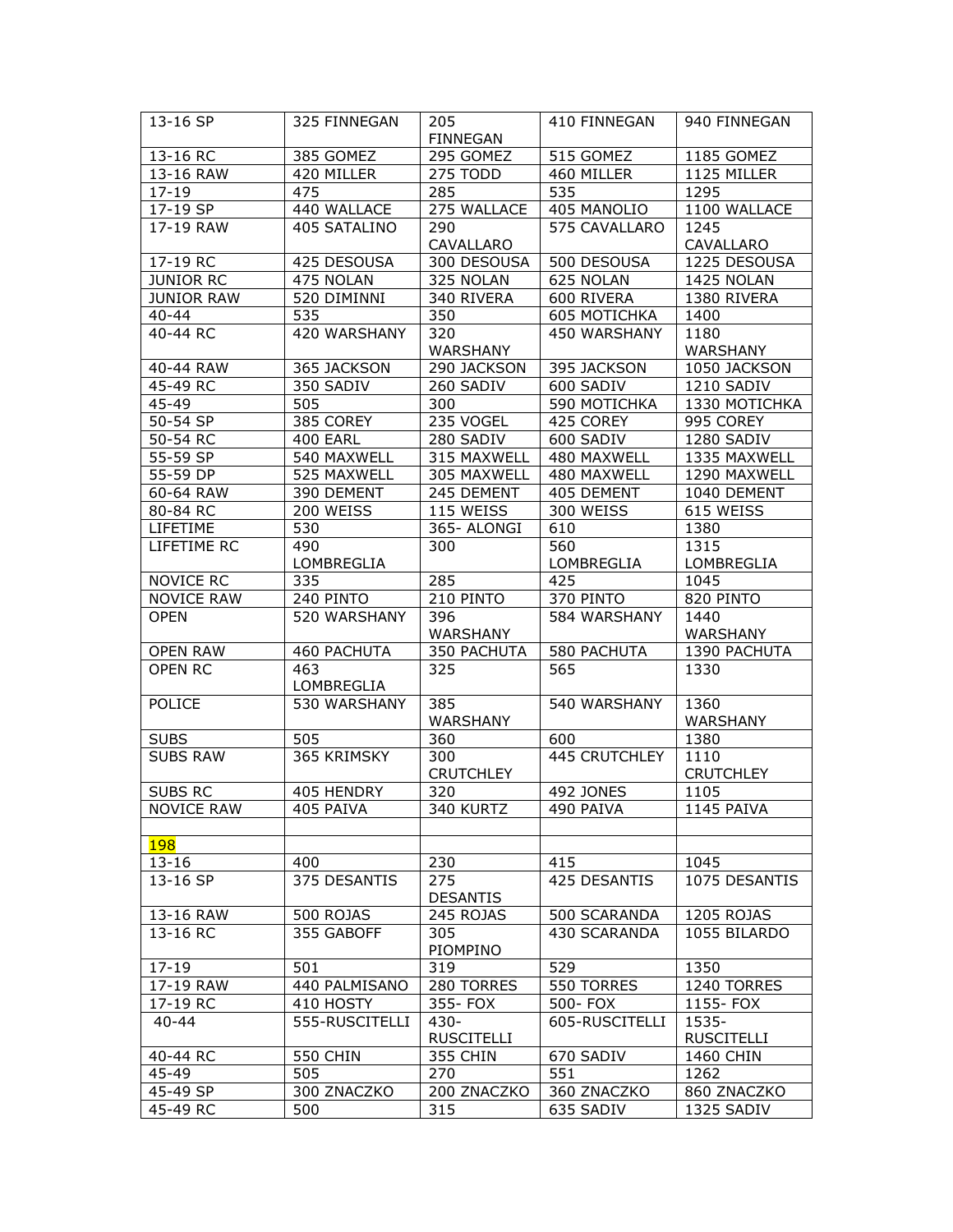| 50-54 SP                    | 480                      | 265 VOGEL,F              | 530                      | 1215                     |
|-----------------------------|--------------------------|--------------------------|--------------------------|--------------------------|
| 50-54 RC                    | 375 SCARANDA             | 280 CARRICK              | 475 SCARANDA             | 1060<br><b>SCARANDA</b>  |
| 55-59 SP                    | 407 SCARANDA             | 225 MUCHEN               | 512 SCARANDA             | 1141<br><b>SCARANDA</b>  |
| 55-59 RAW                   | 325 DISPENSA             | 250<br><b>DISPENSA</b>   | 330 DISPENSA             | 890 DISPENSA             |
| 55-59 RC                    | 375 DISPENSA             | 250<br><b>DISPENSA</b>   | 350 DISPENSA             | 965 DISPENSA             |
| 60-64 SP                    | 360                      | 255                      | 425                      | 1040                     |
| 60-64 RAW                   | 390 BARRY                | 200 BARRY                | 430 BARRY                | <b>1020 BARRY</b>        |
| 60-64 RC                    | 400 SCARANDA             | 210 VOGEL,S              | 460 SCARANDA             | 1025<br><b>SCARANDA</b>  |
| 65-69 RC                    | 350 SCARANDA             | 175<br><b>SCARANDA</b>   | 445 SCARANDA             | 970 SCARANDA             |
| 75-79 RAW                   | 150<br><b>TORTORELLI</b> | 115<br><b>TORTORELLI</b> | 235<br><b>TORTORELLI</b> | 490<br><b>TORTORELLI</b> |
| 80-84 RAW                   | 130<br><b>TORTORELLI</b> | 115<br><b>TORTORELLI</b> | 240<br><b>TORTORELLI</b> | 485<br><b>TORTORELLI</b> |
| <b>JUNIOR</b>               | 540                      | 400                      | 550                      | 1335                     |
| <b>JUNIOR SP</b>            | 450 ROZEK                | 335 ROZEK                | 540 ROZEK                | 1325 ROZEK               |
| <b>JUNIOR RAW</b>           | 415 McDONNELL            | 290 CINTINEO             | 540 CINTENIO             | 1250 CINTENIO            |
| <b>JUNIOR RC</b>            | 550 NOLAN                | 350 NOLAN                | 650 NOLAN                | 1550 NOLAN               |
| <b>LIFETIME</b>             | 555 RUSCITELLI           | 430                      | 625 SANDERS              | 1535                     |
|                             |                          | <b>RUSCITELLI</b>        |                          | <b>RUSCITELLI</b>        |
| LIFETIME SP                 | 635 NEMOW                | 385<br>PALENTINO         | 600 NEMOW                | <b>1440 NEMOW</b>        |
| LIFETIME RC                 | <b>550 CHIN</b>          | 355 CHIN                 | 578 KELLER               | 1460 CHIN                |
| <b>NOVICE</b>               | 375                      | 300                      | 475                      | 1130                     |
| <b>NOVICE RC</b>            | 430 HENDRY               | 315 ELSTON               | 525 ELSTON               | 1235 ELSTON              |
| <b>OPEN</b>                 | 565                      | 402                      | 605 RUSCITELLI           | 1543                     |
| <b>OPEN RAW</b>             | 500 DELMAN               | 350 O'STEEN              | 570 DELMAN               | 1380 DELMAN              |
| OPEN RC                     | 515 OSTEEN               | 375 OSTEEN               | 570 KELLER               | 1445 OSTEEN              |
| POLICE                      | 425 WILLIAMS             | 340                      | 450 WILLIAMS             | 1215 WILLIAMS            |
| POLICE/F/MILT<br><b>RAW</b> | 430 BORCHARD             | 350<br><b>BORCHARD</b>   | 525 BORCHARD             | 1305<br><b>BORCHARD</b>  |
| POLICE/FIRE/MIL<br>T RC     | 475 ROGERS               | 305 ROGERS               | 510 ROGERS               | 1290 ROGERS              |
| <b>SUBS SP</b>              | 501 SANDERS              | 352                      | 606 SANDERS              | 1460                     |
| <b>SUBS RAW</b>             | 405 SAYFGH               | 250 SAYEGH               | 445 SAYFGH               | 1100 SAYEGH              |
| <b>SUBS RC</b>              | 460 ROONEY               | 355 ROONEY               | 520 ROONEY               | 1330 ROONEY              |
|                             |                          |                          |                          |                          |
| 220                         |                          |                          |                          |                          |
| $13 - 16$                   | 410                      | 285                      | 445                      | 1140                     |
| 13-16 RC                    | 390 OSTEEN<br>490        | 205 OSTEEN               | 430 OSTEEN<br>535        | 1025 OSTEEN              |
| $17 - 19$<br>17-19 SP       |                          | 380                      |                          | 1405                     |
|                             | 425<br>MONTENERO         | 275<br><b>MONTENERO</b>  | 470<br><b>MONTENERO</b>  | 1170<br><b>MONTENERO</b> |
| 17-19 RAW                   | 440 WEIRICH              | 280 WEIRICH              | 530 O'STEEN              | 1200 O'STEEN             |
| 17-19 RC                    | 650 ROJAS                | 330                      | 500 ROJAS                | 1460 ROJAS               |
| <b>JUNIOR</b>               | 540                      | 435 KEMBLE               | 600                      | 1505                     |
| <b>JUNIOR RAW</b>           | 510 TORCHIA              | 335<br>RIAMONDI          | 600 APPELL               | 1430 APPELL              |
| <b>JUNIOR RC</b>            | 575 ARNOLD               | 375 BREWER               | 600 ARNOLD               | 1545 ARNOLD              |
| LIFETIME                    | 540                      | 365                      | 600                      | 1505                     |
| LIFETIME SP                 | 525 GREENE               | 429 LAIR                 | 575 GREENE               | 1465 GREENE              |
| LIFETIME RC                 | 565-DAVIS                | 495 DAVIS                | 611 REED                 | 1660 DAVIS               |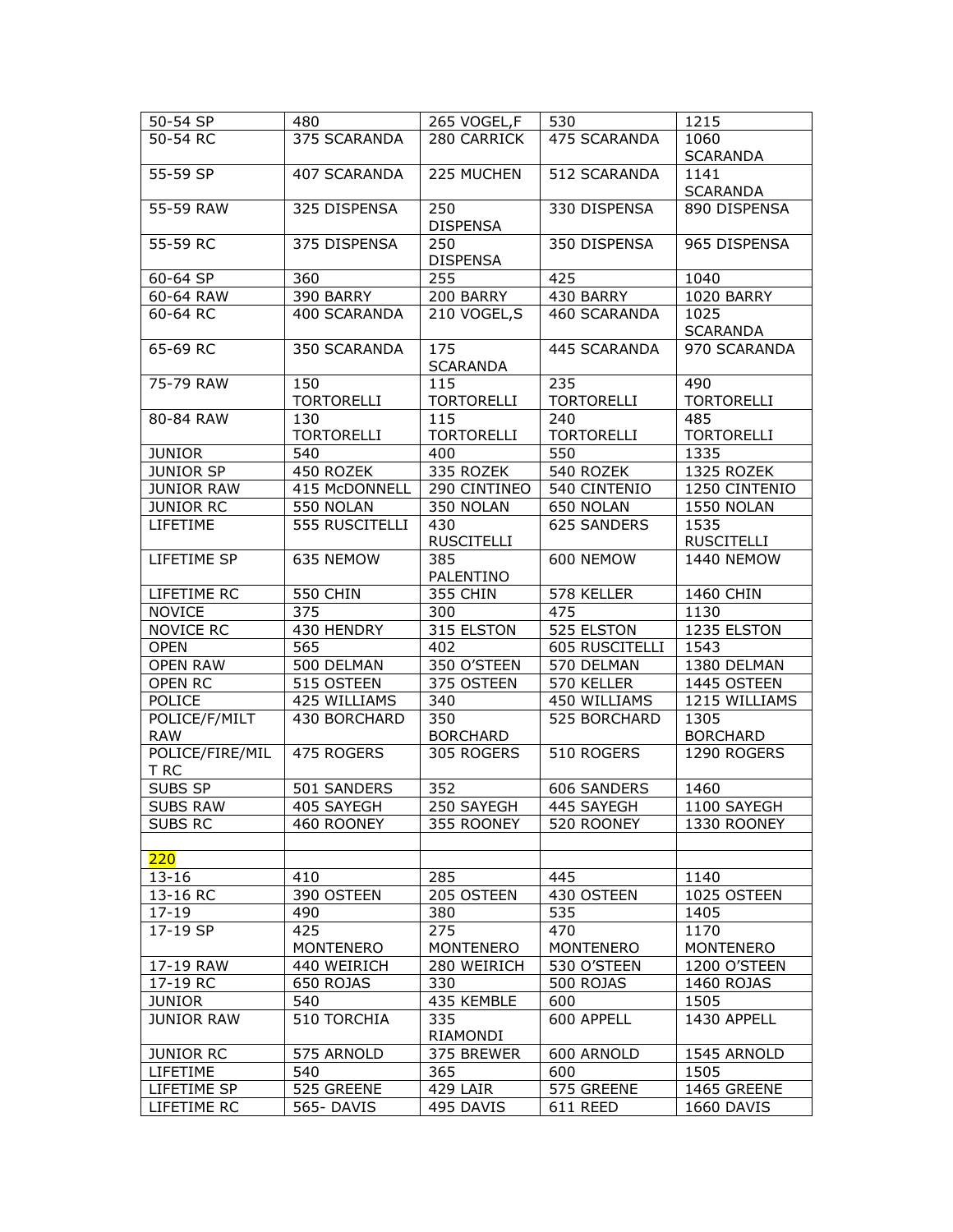| $40 - 44$         | 600                   | 363              | 630 SADIV       | 1526              |
|-------------------|-----------------------|------------------|-----------------|-------------------|
| 40-44 SP          | 413 LAIR              | 429 LAIR         | <b>507 LAIR</b> | 1350 LAIR         |
| 40-44 RAW         | 520                   | 405              | 600             | 1525              |
|                   | DAGOSTINO             | DAGOSTINO        | DAGOSTINO       | DAGOSTINO         |
| 40-44 RC          | 510 WOOD              | 405              | 550             | 1460              |
|                   |                       | D'AGOSTINO       | D'AGOSTINO      | D'AGOSTINO        |
| 45-49             | 500                   | 325              | 530             | 1355              |
| 45-49 SP          | 360 ZNACZKO           | 45 ZNACZKO       | 360 ZNACZKO     | 765 ZNACZKO       |
| 45-49 RC          | <b>510 BLEE</b>       | 320              | <b>525 BLEE</b> | 1325 BLEE         |
|                   |                       | CONSOLLOY        |                 |                   |
| $50 - 54$         | 475                   | 330              | 500             | 1305              |
| 50-54 SP          | 320 ZNACZKO           | 295 VOGEL        | 350 VOGEL       | 860 ZNACZKO       |
| 50-54 RAW         | 480 DUFFY             | 295 DUFFY        | 495 DUFFY       | 1270 DUFFY        |
| 50-54 RC          | 530 DUFFY             | 305 DUFFY        | 500 CALDWELL    | 1300 DUFFY        |
| 55-59 RC          | 455 HATTEN            | 240 DIAZ         | 535 HATTEN      | 1175 HATTEN       |
| 55-59 SP          | 285 HARRIS            | 325 HARRIS       | 325 HARRIS      | 935 HARRIS        |
| 65-69 RC          | 320 BEERMAN           | 260 BEERMAN      | 420 BEERMAN     | 1000 BEERMAN      |
| <b>NOVICE</b>     | 480                   | 370              | 520             | 1365              |
| NOVICE RC         | 500 DAVIS             | 440 DAVIS        | 550 DAVIS       | 1490 DAVIS        |
| <b>OPEN</b>       | 570 BARCELONE         | 430              | 605             | 1565              |
|                   |                       | <b>BARCELONE</b> |                 | <b>BARCELONE</b>  |
| <b>OPEN RAW</b>   | 455 STOUT             | 305 KLYMAN       | 570 STOUT       | 1300 STOUT        |
| OPEN RC           | 605 JAYNE             | 500 DAVIS        | 615 DAVIS       | 1665 DAVIS        |
| POLICE            | 460                   | 300              | 525 ADZIMA      | 1285              |
| POLICE RC         | 575 ARNOLD            | 370 ARNOLD       | 600 ARNOLD      | 1545 ARNOLD       |
| POLICE/FIRE SP    | 500 GORMAN            | 375 GORMAN       | 500 GORMAN      | 1375 GORMAN       |
| POLICE/FIRE       | 405 VELEZ             | 310              | 550 VELEZ       | <b>1195 VELEZ</b> |
| <b>RAW</b>        |                       | KARKOVICE        |                 |                   |
| <b>SUBS</b>       | 525                   | 375              | 570             | 1445              |
| <b>SUBS RC</b>    | 440                   | 380              | 520             | 1340              |
| <b>SUBS RAW</b>   | 500 WALDRON           | 360              | 455 WALDRON     | 1315 WALDRON      |
|                   |                       | WALDRON          |                 |                   |
|                   |                       |                  |                 |                   |
| 242               |                       |                  |                 |                   |
| 13-16 RC          | 445 ASCARI            | 255 ASCARI       | 415 FRANCO      | 1105 ASCARI       |
| 13-16 RAW         | 375 FRANCO            | 220 FRANCO       | 410 FRANCO      | 1005 FRANCO       |
| 13-16 SP          | 385 MULLEN            | 205 MULLEN       | 455 MULLEN      | 1045 MULLEN       |
| $17 - 19$         | 565                   | 325              | 555             | 1425              |
| 17-19 RC          | 500 MALAVE            | 405 MALAVE       | 525 HAMMOND     | 1430 MALAVE       |
| 40-44             | $\overline{62}0$ AZIZ | 420 AZIZ         | 625 AZIZ        | 1665 AZIZ         |
| 40-44 SP          | 360 ADZIMA            | 335 ADZIMA       | 495 ADZIMA      | 1190 ADZIMA       |
| 40-44 RAW         | 580 LANDOLINA         | 370              | 685 LANDOLINA   | 1610              |
|                   |                       | LANDOLINA        |                 | LANDOLINA         |
| 40-44 RC          | 550                   | 385              | 650             | 1585              |
| 45-49             | 590                   | 405 SCHEMEL      | 545             | 1470              |
| 45-49 RC          | 500 KUTIN             | 345 KUTIN        | 570 KUTIN       | 1415 KUTIN        |
| 45-49 RAW         | 440 CAFFREY           | 300 CAFFREY      | 440 CAFFREY     | 1180 CAFFREY      |
| 50-54 RC          | 460 LOMBARDI          | 355              | 500 LOMBARDI    | 1305 LOMBARDI     |
|                   |                       | LOMBARDI         |                 |                   |
| 50-54 RAW         | 475 KUTIN             | 340 KUTIN        | 600 KUTIN       | 1415 KUTIN        |
| 50-54 SP          | 400 WILLIAMS          | 380              | 450 WILLIAMS    | 1230 WILLIAMS     |
|                   |                       | WILLIAMS         |                 |                   |
| 55-59 RC          | 280 MAGUIRE           | 255 MAGUIRE      | 350 MAGUIRE     | 885 MAGUIRE       |
| 55-59 RAW         | 290 MAGUIRE           | 280 MAGUIRE      | 385 MAGUIRE     | 950 MAGUIRE       |
| 60-64 RC          | 185 MAGUIRE           | 260 MAGUIRE      | 300 MAGUIRE     | 745 MAGUIRE       |
| <b>JUNIOR RC</b>  | 605 BREWER            | 358 LOBUE        | 550 BREWER      | 1505 BREWER       |
| <b>JUNIOR RAW</b> | 365 GALVAN            | 275 GALVAN       | 515 GALVAN      | 1155 GALVAN       |
|                   |                       |                  |                 |                   |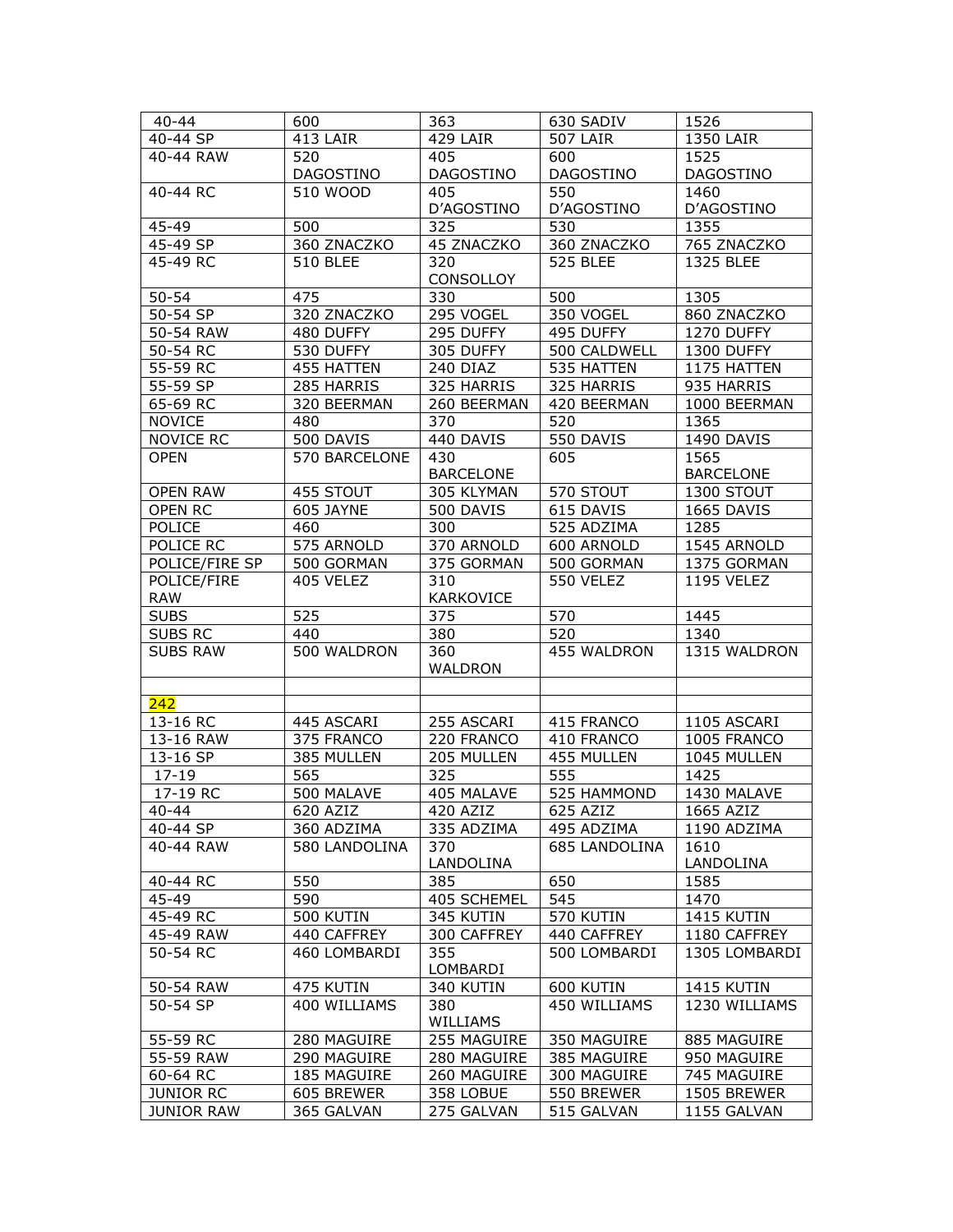| LIFETIME                   | 690                         | 410 KILLEN             | 630                         | 1710                          |
|----------------------------|-----------------------------|------------------------|-----------------------------|-------------------------------|
| LIFETIME RC                | 590 DAVIS                   | 495 DAVIS              | 650                         | 1710 DAVIS                    |
| LIFETIME RAW               | 570 BOSTICK                 | 375 BOSTICK            | 640 BOSTICK                 | 1585 BOSTICK                  |
| <b>NOVICE</b>              | 551                         | 369                    | 573                         | 1488                          |
| <b>NOVICE</b>              | 335 TROTTA                  | 315 TROTTA             | 475 TROTTA                  | 1125 TROTTA                   |
| <b>NOVICE RC</b>           | 500 SANTORELI               | 350                    | 500                         | 1285                          |
| <b>OPEN</b>                | 620 AZIZ                    | 420 AZIZ               | 620 AZIZ                    | 1660 AZIZ                     |
| <b>OPEN RAW</b>            | 575 BOSTICK                 | 375 BOSTICK            | 660 BOSTICK                 | 1600 BOSTICK                  |
| OPEN RC                    | 660                         | 424 MERKH              | 660 MUTEK                   | 1645                          |
|                            | PROTOMASTRO                 |                        |                             | PROTOMASTRO                   |
| POLICE/F/MILT<br><b>RC</b> | 615 ARNOLD                  | 365 ARNOLD             | 600 ARNOLD                  | 1580 ARNOLD                   |
| POLICE/FIRE/MIL<br>T SP    | 645 AZIZ                    | 415 AZIZ               | 625 AZIZ                    | 1685 AZIZ                     |
| POLICE/FIRE/MIL            | 580 LANDOLINA               | 450                    | <b>685 LANDOLINA</b>        | 1610                          |
| T RAW                      |                             | <b>CEBALLOS</b>        |                             | LANDOLINA                     |
| <b>SUBS</b>                | 690                         | 430 AZIZ               | 630 AZIZ                    | 1710                          |
| <b>SUBS RAW</b>            | 480                         | 285                    | 475                         | 1240                          |
|                            | <b>TORTORELLI</b>           | <b>TORTORELLI</b>      | <b>TORTORELLI</b>           | <b>TORTORELLI</b>             |
|                            |                             |                        |                             |                               |
| 275                        |                             |                        |                             |                               |
| 13-16 RC                   | 475 ASCARI                  | 275 ASCARI             | 375 ASCARI                  | 1125 ASCARI                   |
| $13 - 16$                  | 480                         | 365                    | 505                         | 1350                          |
| 13-16 SP                   | 425 MULLEN                  | 255 MULLEN             | 455 MULLEN                  | 1135 MULLEN                   |
| $17 - 19$                  | 640 MUSELLI                 | 360 MUSELLI            | 670 MUSELLI                 | 1670 MUSELLI                  |
| 17-19 SP                   | 570 FLYNN                   | 400 FLYNN              | 535 MULLEN                  | <b>1490 FLYNN</b>             |
| 17-19 RC                   | 470 TAYLOR                  | 285 TAYLOR             | 465 TAYLOR                  | 1220 TAYLOR                   |
| $40 - 44$                  | 580                         | 470                    | 605                         | 1625                          |
| 45-49                      | 480                         | 425                    | 575                         | 1480                          |
| 50-54 RAW                  | 425 CONOVER                 | 300 CONOVER            | 425 CONOVER                 | 1150 CONOVER                  |
|                            |                             |                        |                             |                               |
| 50-54 RC<br>60-64 RC       | 600 VACCARO<br>470 DARGENIO | 370 VACCARO<br>270     | 605 VACCARO<br>440 DARGENIO | 1575 VACCARO<br>1180 DARGENIO |
|                            |                             | DARGENIO               |                             |                               |
| <b>JUNIOR</b>              | 705 ANDERSON                | 465                    | 650 ANDERSON                | 1820                          |
|                            |                             | <b>ANDERSON</b>        |                             | ANDERSON                      |
| <b>JUNIOR RC</b>           | 620 LOBUE                   | 380<br><b>INSALACO</b> | 585                         | 1545 LOBUE                    |
| <b>JUNIOR RAW</b>          | 560 ALDER                   | 320 ALDER              | 700 ALDER                   | 1580 ALDER                    |
| LIFETIME                   | 640 MUSELLI                 | 455                    | 670 MUSELLI                 | 1670 MUSELLI                  |
| LIFETIME SP                | 457 ADZIMA                  | 314 ADZIMA             | 501 ADZIMA                  | 1273 ADZIMA                   |
| LIFETIME RC                | 470 YUHAS                   | 390 FORRAI             | 615 YUHAS                   | 1425 YUHAS                    |
| <b>OPEN</b>                | 705 ANDERSON                | 465<br>ANDERSON        | 650 ANDERSON                | 1820<br>ANDERSON              |
| OPEN SP                    | 457 ADZIMA                  | 315 ADZIMA             | 501 ADZIMA                  | 1273 ADZIMA                   |
| <b>OPEN RAW</b>            | 545 GRASSO                  | 340 GRASSO             | 555 GRASSO                  | 1440 GRASSO                   |
| OPEN RC                    | 694 LYONS                   | 435 LYONS              | 667 LYONS                   | 1796 LYONS                    |
| POLICE                     | 480                         | 365                    | 530                         | 1375                          |
| POLICE SP                  | 457 ADZIMA                  | 315 ADZIMA             | 501 ADZIMA                  | 1273 ADZIMA                   |
| POLICE RC                  | 465 ADZIMA                  | 336 ADZIMA             | 455 ADZIMA                  | 1225 ADZIMA                   |
| <b>SUBS</b>                | 580                         | 455                    | 605                         | 1600                          |
| SUBS SP                    | 420 ADZIMA                  | 315 ADZIMA             | 480 ADZIMA                  | 1215 ADZIMA                   |
| <b>SUBS RC</b>             | 450 FORRAI                  | 385 FORRAI             | 520 FORRAI                  | 1355 FORRAI                   |
|                            |                             |                        |                             |                               |
| 300                        |                             |                        |                             |                               |
| 13-16 RAW                  | 295 ARUSSY                  | 160 ARUSSY             | 275 ARUSSY                  | 730 ARUSSY                    |
| POLICE/F/M RAW             | 500 BOYD                    | 405 BOYD               | 225 BOYD                    | 1120 BOYD                     |
| <b>NOVICE RAW</b>          | 500 BOYD                    | 405 BOYD               | 225 BOYD                    | 1120 BOYD                     |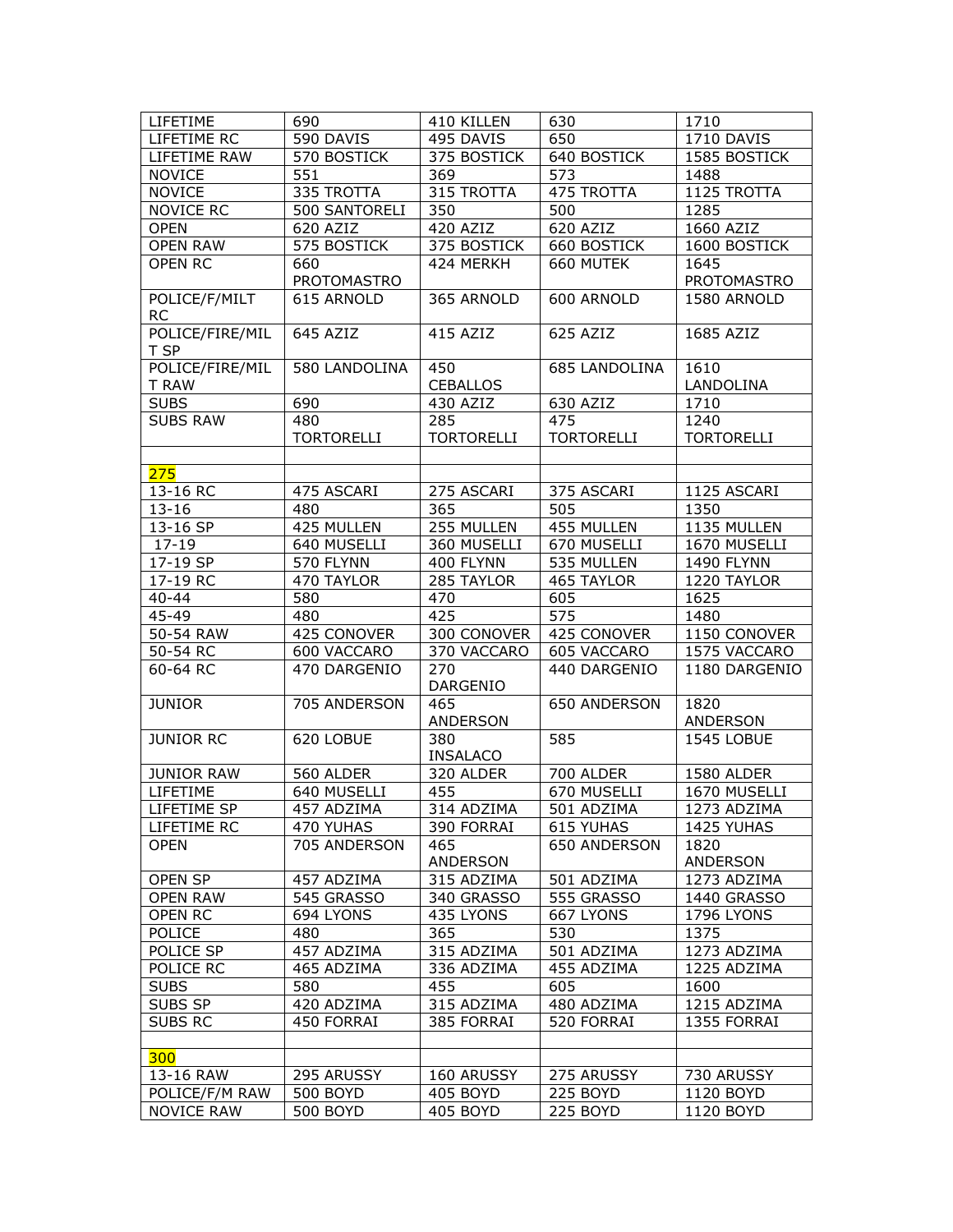| <b>OPEN RC</b>     | 575 WOLF          | 405 WOLF           | 600 ANDERSON        | 1545 WOLF         |
|--------------------|-------------------|--------------------|---------------------|-------------------|
|                    |                   |                    |                     |                   |
| <b>SHW</b>         |                   |                    |                     |                   |
| <b>JUNIOR RC</b>   | 534               | 385                | 639                 | 1559              |
| 50-54 RC           | 400               | 350                | 400                 | 1150              |
| LIFETIME           | 600               | 405                | 580                 | 1570              |
| LIFETIME RC        | 585               | 385                | 670                 | 1640              |
| LIFETIME SP        | 570 HALVORSEN     | 470                | 600 HALVORSEN       | 1640              |
|                    |                   |                    |                     |                   |
|                    |                   | <b>HALVORSEN</b>   |                     | <b>HALVORSEN</b>  |
| SUBS RC            | 460 GORRI         | 305 GORRI          | 400 GORRI           | 1165 GORRI        |
| $40 - 44$          | 600               | 405                | 580                 | 1570              |
| 40-44 SP           | 135 SEMMON        | 405 SEMMON         | 135 SEMMON          | 675 SEMMON        |
| 45-49 RAW          | 425 BONDER        | 285 BONDER         | 380 BONDER          | 1090 BONDER       |
| 45-49 RC           | 485 BONDER        | 300 BONDER         | 430 BONDER          | 1185 BONDER       |
| 45-49 SP           | 440               | 205                | 440                 | 1045              |
| P/F/M RAW          | 435               | 470                | 445                 | 1350              |
|                    | RICHARDSON        | RICHARDSON         | RICHARDSON          | <b>RICHARDSON</b> |
| <b>OPEN</b>        | 760               | 465 MORRIS         | 600 MORRIS          | 1620 MORRIS       |
| OPEN RC            | 625 RIGHETTI      | 440 RIGHETTI       | 700 RIGHETTI        | 1765 RIGHETTI     |
| OPEN SP            | 565 HALVORSEN     | 435                | 622 HALVORSEN       | 1609              |
|                    |                   | <b>HALVORSEN</b>   |                     | <b>HALVORSEN</b>  |
|                    |                   |                    |                     |                   |
| MEN'S              |                   | <b>MEN'S</b>       |                     |                   |
| <b>BENCH PRESS</b> |                   | <b>DEADLIFT</b>    |                     |                   |
| <b>ONLY</b>        |                   | <b>ONLY</b>        |                     |                   |
|                    |                   |                    |                     |                   |
| 100                |                   | 100                |                     |                   |
| 7-8 RAW            | 75 TORANZO        |                    |                     |                   |
| 9-10 RAW           | 93 CORTES III     | <b>YOUTH 9-10</b>  | <b>160 LITOWSKY</b> |                   |
|                    |                   | <b>RAW</b>         |                     |                   |
| 11-12 RAW          | 105 CORTES III    | <b>YOUTH 11-12</b> | 215 LITOWSKY        |                   |
|                    |                   |                    |                     |                   |
| 114                |                   | 114                |                     |                   |
| <b>JUNIOR</b>      | 200 ULLMAN        | <b>YOUTH 11-12</b> | 210 DANIELS         |                   |
| 9-10 RAW           | 70 TORANZO        | 13-16 RAW          | 181 ROMERO          |                   |
| $11 - 12$          | 110               | LIFETIME           | 355 ULLMAN          |                   |
| 13-16 RAW          | 93 ROMERO         |                    |                     |                   |
| <b>LIFETIME</b>    | 185 ULLMAN        |                    |                     |                   |
|                    |                   |                    |                     |                   |
| 123                |                   | $\overline{123}$   |                     |                   |
| 9-10 RAW           | 85 TORANZO        | 13-16              | 300                 |                   |
| $13 - 16$          | 140 LITOWSKY      | 13-16 RAW          | 225 FAJGIER         |                   |
|                    |                   |                    |                     |                   |
| 13-16 RAW          | 170 GERACE        | 17-19              | 360                 |                   |
| $17 - 19$          | 220 SALVATI       | 17-19 RAW          | 363 SALVATI         |                   |
| 17-19 RAW          | 190 GERACE        | LIFETIME           | 360                 |                   |
| <b>SUBS RAW</b>    | 235               | <b>YOUTH 11-12</b> | 260 LITOWSKY        |                   |
|                    | <b>POINDEXTER</b> |                    |                     |                   |
| <b>SUBS</b>        | 205               |                    |                     |                   |
| <b>JUNIOR</b>      | 245               |                    |                     |                   |
| <b>JUNIOR RAW</b>  | 175 MCDOWELL      |                    |                     |                   |
| LIFETIME           | 235               |                    |                     |                   |
| LIFETIME RAW       | 176 MELTON        |                    |                     |                   |
|                    |                   |                    |                     |                   |
|                    |                   |                    |                     |                   |
|                    |                   |                    |                     |                   |
| <b>132</b>         |                   | 132                |                     |                   |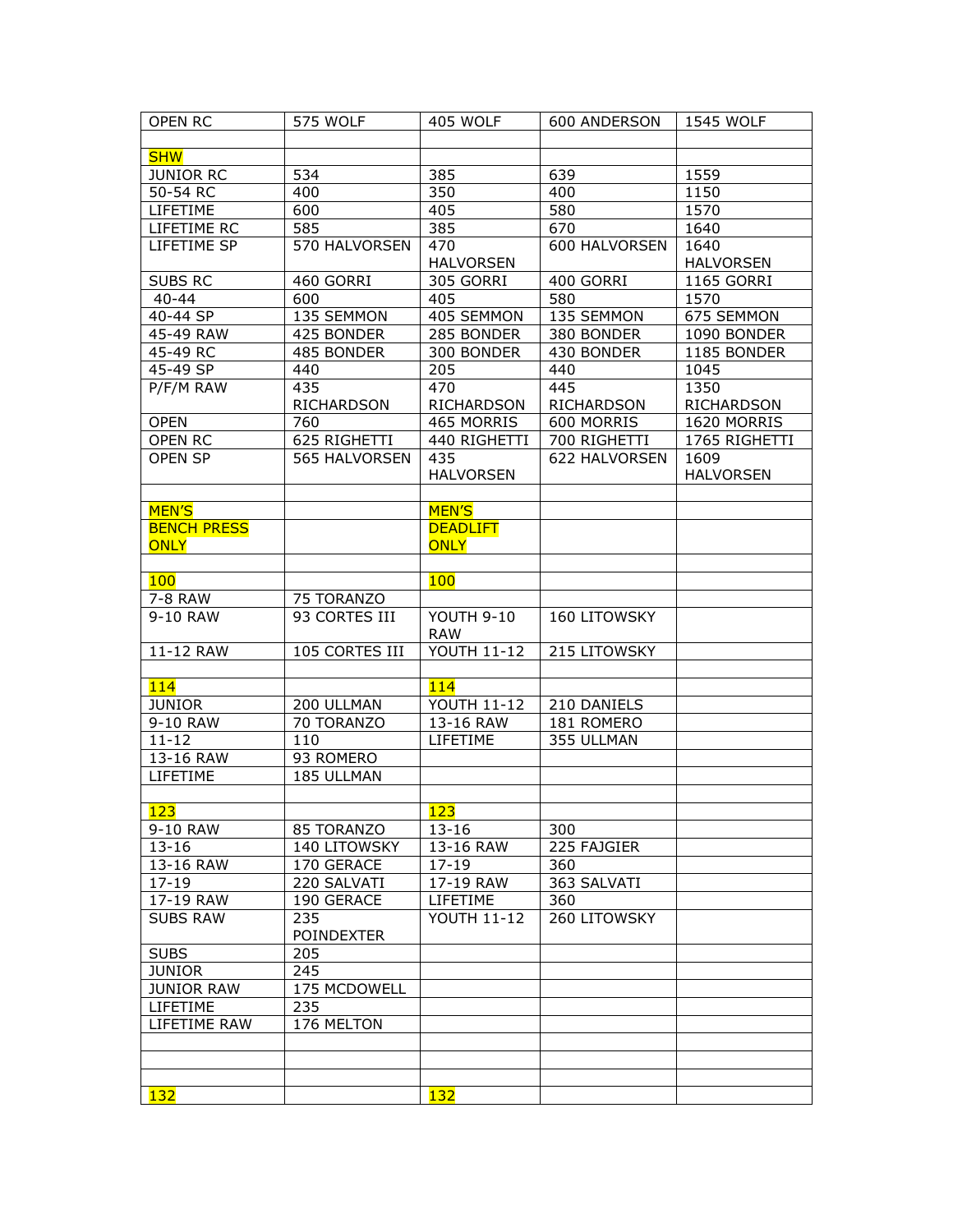| 9-10 RAW          | 105 TORANZO      | 11-12 RAW                     | 185           |  |
|-------------------|------------------|-------------------------------|---------------|--|
| 11-12 RAW         | 125              | 13-16 RAW                     | 341 FLORES    |  |
| 13-16 RAW         | 175 GERACE       | <b>JUNIOR RAW</b>             | 235 NELSON    |  |
| $17 - 19$         | 165              | LIFETIME                      | 380           |  |
| 17-19 RAW         | 195 GERACE       | LIFETIME                      | 425 CAMERA    |  |
|                   |                  | <b>RAW</b>                    |               |  |
| <b>JUNIOR</b>     | 230              | <b>OPEN RAW</b>               | 425 CAMERA    |  |
| <b>JUNIOR RAW</b> | 135 NELSON       | <b>SUBS</b>                   | 360           |  |
| LIFETIME          | 285              | $40 - 44$                     | 325           |  |
| <b>OPEN</b>       | 235              |                               |               |  |
| <b>OPEN RAW</b>   | 190 SANSALONE    |                               |               |  |
| 40-44             | 190              |                               |               |  |
| 45-49 RAW         | 190 SANSALONE    |                               |               |  |
| <b>NOVICE RAW</b> | 215 ROSSI        |                               |               |  |
|                   |                  |                               |               |  |
| <b>148</b>        |                  | 148                           |               |  |
| $13 - 16$         | 220              | 13-16 RAW                     | 420 CONROY    |  |
| 13-16 RAW         | 200 CONROY       | $13 - 16$                     | 400           |  |
| $17 - 19$         | 185              | $17 - 19$                     | 340           |  |
| 17-19 RAW         | 265              | 17-19 RAW                     | 320           |  |
| <b>JUNIOR</b>     | 340              | <b>JUNIOR RAW</b>             | 500 TRINGALI  |  |
| <b>JUNIOR RAW</b> | 336 ACOSTA       | <b>LIFETIME</b>               | 430           |  |
|                   |                  | <b>RAW</b>                    |               |  |
| LIFETIME SP       | 350 SPINGARN     | LIFETIME                      | 340           |  |
| LIFETIME RAW      | 325              | <b>OPEN</b>                   | 430           |  |
| <b>OPEN RAW</b>   | 315              | <b>OPEN RAW</b>               | 410 BROWN     |  |
|                   | <b>HENDERSON</b> |                               |               |  |
| OPEN SP           | 315              | 45-49                         | 470           |  |
| SUBS SP           | 255 COVELLO      | 55-59 RAW                     | 360 FREIDES   |  |
| 40-44 SP          | 350              | 70-74 RAW                     | 325 LITTLE    |  |
|                   | <b>HENDERSON</b> |                               |               |  |
| 40-44 RAW         | 314              | 75-79 RAW                     | 185 GROVE     |  |
|                   | <b>HENDERSON</b> |                               |               |  |
| 45-49 SP          | <b>285 YOST</b>  | <b>NOVICE RAW</b>             | 350           |  |
| NOVICE SP         | 275              |                               |               |  |
| <b>NOVICE RAW</b> | 260              |                               |               |  |
| POLICE SP         | 270              |                               |               |  |
|                   |                  |                               |               |  |
|                   |                  |                               |               |  |
|                   |                  |                               |               |  |
|                   |                  |                               |               |  |
|                   |                  |                               |               |  |
|                   |                  |                               |               |  |
| <b>165</b>        |                  | <b>165</b>                    |               |  |
|                   |                  | 9-10 RAW                      | 150 FUSCIELLO |  |
| 11-12 RAW         | 115 HERBERT      | 11-12 RAW                     | 235 HERBERT   |  |
| 13-16 RAW         | 270 GOMEZ        | 13-16 RAW                     | 460 WHALEN    |  |
| $13 - 16$         | 285 GITTO        | $17 - 19$                     | 455 KIM       |  |
| 17-19 RAW         | 330 GOMEZ        | 17-19 RAW                     | 474 BONELA    |  |
| $17 - 19$         | 320 RIGNEY       | <b>JUNIOR RAW</b>             | 545 ACOSTA    |  |
| <b>JUNIOR SP</b>  | 314 TURZANSKI    | <b>JUNIOR</b>                 | 470           |  |
| <b>JUNIOR RAW</b> | 331 TURZANSKI    | LIFETIME                      | 480           |  |
| <b>JUNIOR</b>     | 380              | <b>LIFETIME</b><br><b>RAW</b> | 365           |  |
| LIFETIME RAW      | 370-LARA         | <b>OPEN RAW</b>               | 525 SANKOH    |  |
| LIFETIME SP       | 405 MORRISON     | <b>OPEN</b>                   | 465 NEARY     |  |
|                   |                  |                               |               |  |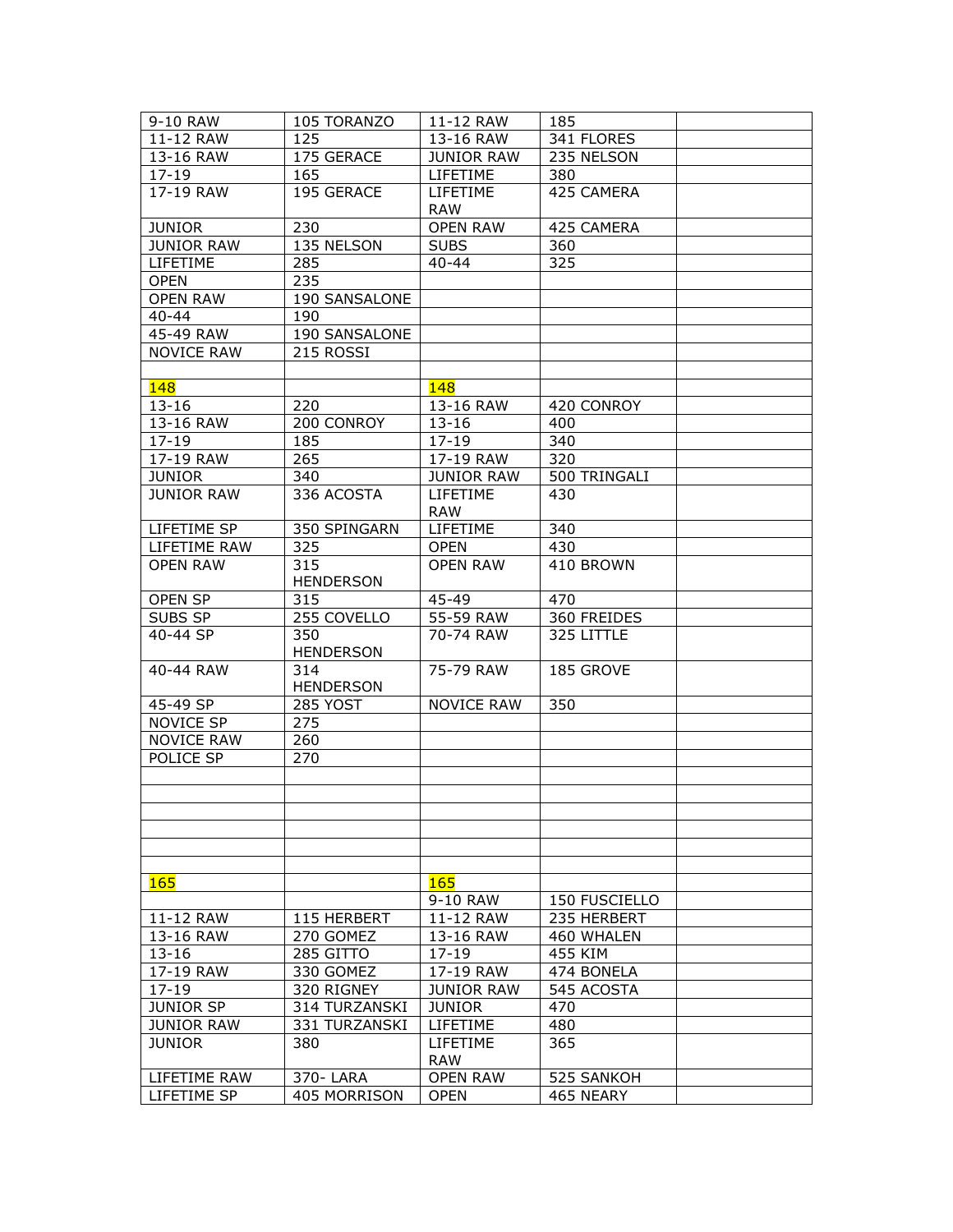| <b>OPEN RAW</b>   | 425.                      | <b>SUBS</b>       | 550             |  |
|-------------------|---------------------------|-------------------|-----------------|--|
|                   | <b>MANENKOFF</b>          |                   |                 |  |
| OPEN SP           | 390 SPINGARN              | $40 - 44$         | 600             |  |
| <b>SUBS RAW</b>   | 370-LARA                  | 40-44 RAW         | 450 BADUREK     |  |
| <b>SUBS</b>       | 390                       | 45-49             | 485 LEONARD     |  |
| 40-44 RAW         | 315                       | $50 - 54$         | 525 MOTICHKA    |  |
| 40-44 SP          | 360- CALIGURI             | 50-54 RAW         | 500             |  |
| 45-49 RAW         | 297 SNOW                  | 55-59 RAW         | $500 -$         |  |
|                   |                           |                   | <b>HOXWORTH</b> |  |
| 45-49 SP          | 360                       | 60-64             | 335             |  |
| 50-54 RAW         | 335                       | 60-64 RAW         | 405 CRAWFORD    |  |
|                   | D'ALESSANDRO              |                   |                 |  |
| 50-54 SP          | 285 MOTICHKA              | 65-69 RAW         | 400 CRAWFORD    |  |
| 55-59             | 205                       | <b>NOVICE RAW</b> | 310 POLANCO     |  |
| 55-59 RAW         | 250                       |                   |                 |  |
|                   | ABROMAITIS                |                   |                 |  |
| 60-64 SP          | 195                       |                   |                 |  |
| 60-64 RAW         | 245 DEMENT                |                   |                 |  |
| <b>NOVICE</b>     | 375                       |                   |                 |  |
| <b>NOVICE RAW</b> | 280                       |                   |                 |  |
| POLICE/F/MSP      | 360- CALIGURI             |                   |                 |  |
| POLICE RAW        | 365- BURNS                |                   |                 |  |
|                   |                           |                   |                 |  |
| <b>181</b>        |                           | 181               |                 |  |
| $13 - 16$         | 280                       | 13-16 RAW         | 325             |  |
| 13-16 RAW         | 165 HERBERT<br>Ш          | 17-19 RAW         | 450 WHALEN      |  |
| 17-19 SP          | 345 MENDITTO              | <b>JUNIOR</b>     | 565             |  |
| 17-19 RAW         | 319<br><b>MONGELLUZZO</b> | <b>JUNIOR RAW</b> | 440 GERRITY     |  |
| <b>JUNIOR RAW</b> | 345 GITTO                 | LIFETIME          | 622 NEMOW       |  |
| <b>JUNIOR</b>     | 400                       | <b>LIFETIME</b>   | 562             |  |
|                   |                           | <b>RAW</b>        | LOMBREGLIA      |  |
| <b>JUNIOR SP</b>  | 331 ERVIN                 | <b>OPEN</b>       | 705 EISEMAN     |  |
| LIFETIME SP       | 525 CIUPINSKI             | <b>OPEN RAW</b>   | 501 NEARY       |  |
| LIFETIME RAW      | 295 GENTZEL               | <b>SUBS</b>       | 600             |  |
| LIFETIME          | 475 MORRISON              | <b>SUBS RAW</b>   | 450 HENDRY      |  |
| <b>OPEN RAW</b>   | 430 GREEN                 | $40 - 44$         | 650 EISEMAN     |  |
| <b>OPEN</b>       | 425 GREEN                 | 40-44 RAW         | 395 JACKSON     |  |
| OPEN SP           | 525 CIUPINSKI             | 45-49 RAW         | 600 SADIV       |  |
| <b>SUBS</b>       | 405 KAMPO                 | 45-49             | 590             |  |
| SUBS SP           | 479 ROSS                  | 50-54 RAW         | 585 SADIV       |  |
| <b>SUBS RAW</b>   | 350- ROSS/                | 55-59 RAW         | 455 CRAWFORD    |  |
|                   | LARA                      |                   |                 |  |
| $40 - 44$         | 435 CALIGURI              | $60 - 64$         | 475 CRAWFORD    |  |
| 40-44 RAW         | 340 LACAPRIA              | 60-64 RAW         | 460 CRAWFORD    |  |
| 40-44 SP          | <b>500 ROSS</b>           | 80-84             | 303 WEISS       |  |
| 45-49             | 400 CALIGURI              | <b>NOVICE RAW</b> | 330 DARLING     |  |
| 45-49 RAW         | 430 GREEN                 |                   |                 |  |
| 50-54 RAW         | 265 MORENO                |                   |                 |  |
| $50 - 54$         | 350                       |                   |                 |  |
| 55-59 RAW         | 295 CRAWFORD              |                   |                 |  |
| 55-59 SP          | 226 VOGEL                 |                   |                 |  |
| 55-59             | 360                       |                   |                 |  |
|                   | <b>MITSOPOULOS</b>        |                   |                 |  |
| 60-64 RAW         | 300                       |                   |                 |  |
|                   | <b>MITSOPOULOS</b>        |                   |                 |  |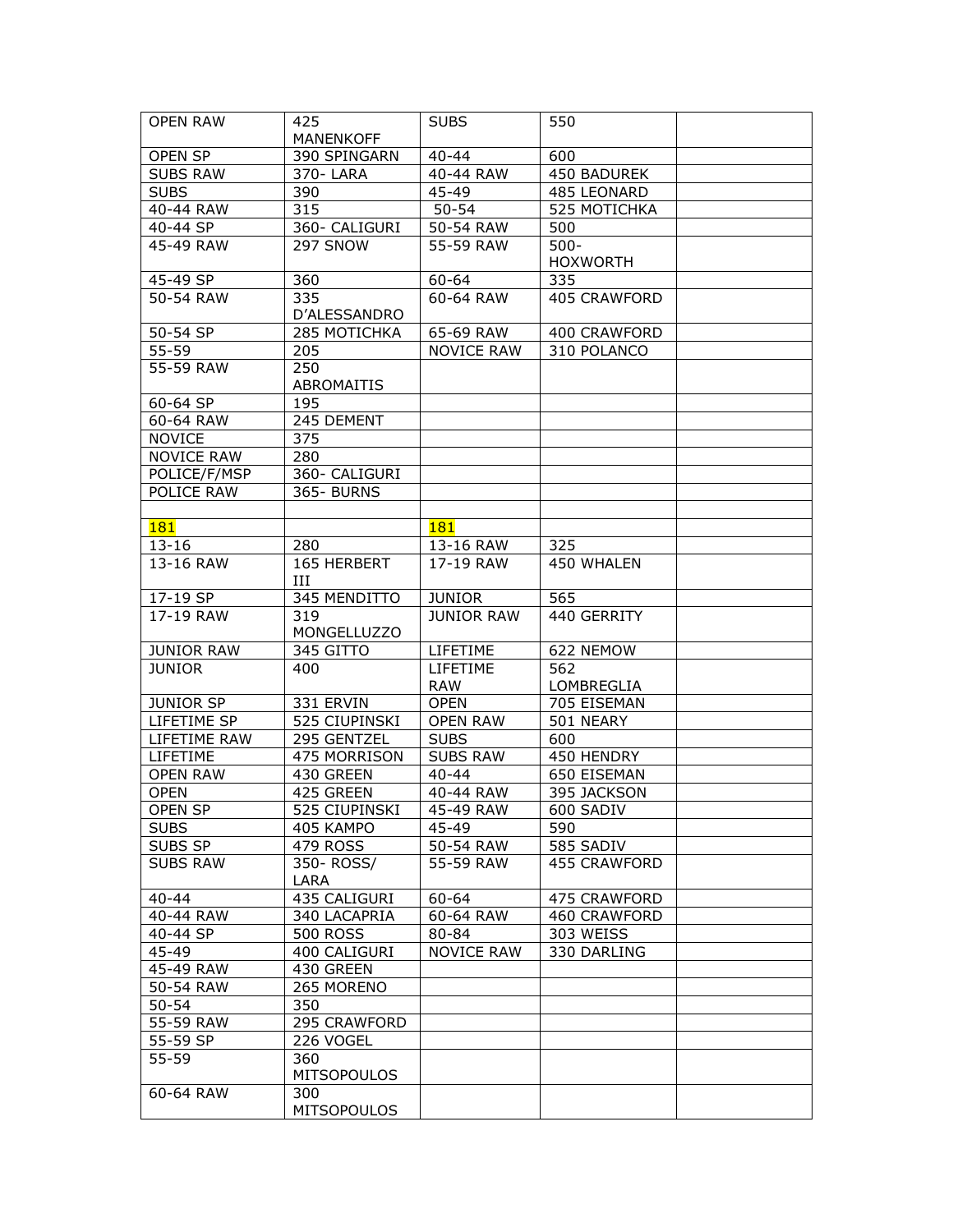| $60 - 64$ SP          | 320                       |                               |               |  |
|-----------------------|---------------------------|-------------------------------|---------------|--|
|                       | <b>MITSOPOULOS</b>        |                               |               |  |
| POLICE                | 365                       |                               |               |  |
| <b>NOVICE</b>         | 380                       |                               |               |  |
| <b>NOVICE RAW</b>     | 200                       |                               |               |  |
| <b>NOVICE</b>         | 300 ARCHIELLO             |                               |               |  |
|                       |                           |                               |               |  |
|                       |                           |                               |               |  |
|                       |                           |                               |               |  |
|                       |                           |                               |               |  |
|                       |                           |                               |               |  |
|                       |                           |                               |               |  |
| 198                   |                           | <b>198</b>                    |               |  |
| 13-16 RAW             | 265                       | 13-16 RAW                     | 500 SCARANDA  |  |
| $13 - 16$             | 295 KENT                  | $17 - 19$                     | 500           |  |
| $17 - 19$             | 330                       | 17-19 RAW                     | 455 WHITESIDE |  |
| 17-19 SP              | 305 MENDITTO              | $40 - 44$                     | 694 SADIV     |  |
|                       |                           | 40-44 RAW                     |               |  |
| 17-19 RAW             | 340 KEMBLE                |                               | 645 SADIV     |  |
| $40 - 44$             | 550 ROSS                  | 45-49                         | 675 SADIV     |  |
| 40-44 SP<br>40-44 RAW | 523 ROSS                  | 45-49 RAW                     | 560 CARERI    |  |
|                       | 345 ROONEY                | $50 - 54$                     | 585 CONNELLY  |  |
| 45-49                 | 460                       | 50-54 RAW                     | 370 ZNACZKO   |  |
| 45-49 RAW             | 440 GREEN                 | 55-59 RAW                     | 325 ZNACZKO   |  |
| 45-49 SP              | 405 PATRICK               | 55-59                         | 525 SCARANDA  |  |
| $50 - 54$             | 370                       | 60-64 RAW                     | 470 SCARANDA  |  |
| 50-54 RAW             | 435 GREEN                 | 65-69 RAW                     | 450 SCARANDA  |  |
| 55-59 RAW             | 315 GARY                  | <b>JUNIOR</b>                 | 535           |  |
| 55-59 SP              | 350 GLENNY                | <b>JUNIOR RAW</b>             | 545 SHAKOJ    |  |
| 55-59                 | 380                       | LIFETIME                      | 585           |  |
| $60 - 64$             | 380 PHILLIPS              | <b>LIFETIME</b><br><b>RAW</b> | 640 SADIV     |  |
| 60-64 RAW             | 300<br><b>MITSOPOULOS</b> | <b>NOVICE</b>                 | 500           |  |
| 65-69 RAW             | 180 SCARANDA              | <b>NOVICE RAW</b>             | 495 CRESPO    |  |
| 65-69                 | 390 PHILLIPS              | <b>OPEN</b>                   | 650 REUTHER   |  |
| <b>JUNIOR</b>         | 400                       | <b>OPEN RAW</b>               | 600 HASTINGS  |  |
| <b>JUNIOR SP</b>      | 350 PARISI                | <b>POLICE</b>                 | 550           |  |
| <b>JUNIOR RAW</b>     | 360 GITTO                 | POLICE RAW                    | 545 ASKINS    |  |
| LIFETIME              | 475 GREEN                 | <b>SUBS</b>                   | 650           |  |
| LIFETIME SP           | <b>525 ROSS</b>           | <b>SUBS RAW</b>               | 545 LUCIANI   |  |
| LIFETIME RAW          | 512 CIERI                 |                               |               |  |
| <b>NOVICE</b>         | 400                       |                               |               |  |
| <b>NOVICE RAW</b>     | 365                       |                               |               |  |
| <b>OPEN</b>           | <b>550 ROSS</b>           |                               |               |  |
| OPEN SP               | 520 ROSS                  |                               |               |  |
| <b>OPEN RAW</b>       | 435 GREEN                 |                               |               |  |
| <b>POLICE</b>         | 475 GREEN                 |                               |               |  |
| POLICE RAW            | 345                       |                               |               |  |
| <b>SUBS</b>           | 435                       |                               |               |  |
| <b>SUBS RAW</b>       | 355 ROONEY                |                               |               |  |
|                       |                           |                               |               |  |
|                       |                           |                               |               |  |
| 220                   |                           | 220                           |               |  |
| 13-16 RAW             | 255                       | 13-16 RAW                     | 425           |  |
| $17 - 19$             | 325                       | 17-19 RAW                     | 505 LOBUE     |  |
| 17-19 RAW             | 380 KEMBLE                | <b>JUNIOR RAW</b>             | 635 BURKE     |  |
|                       |                           |                               |               |  |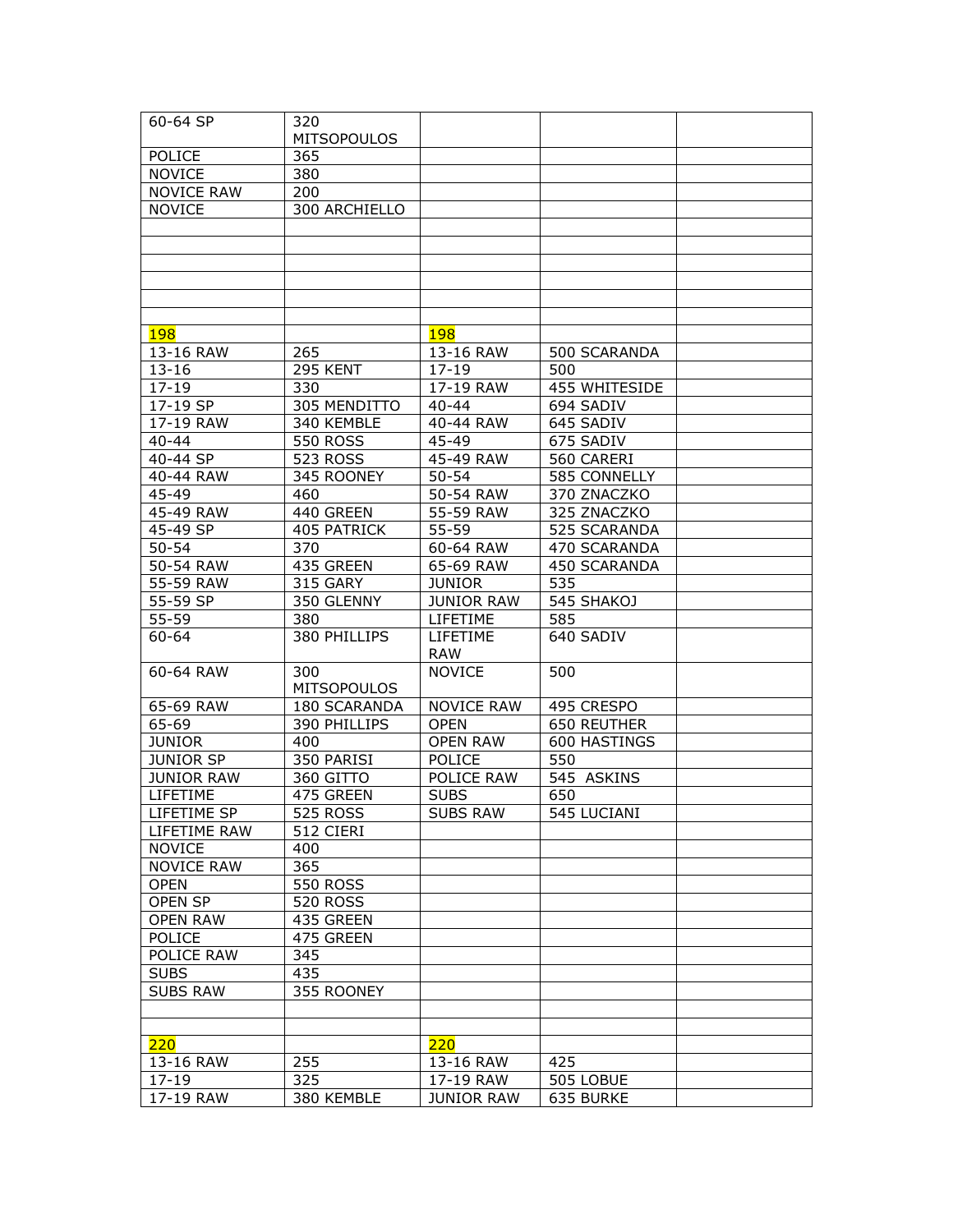| $40 - 44$         | 474             | <b>JUNIOR</b>     | 530             |  |
|-------------------|-----------------|-------------------|-----------------|--|
| 40-44 SP          | 460 HALEY       | LIFETIME          | 635             |  |
| 40-44 RAW         | 410             | LIFETIME          | 620             |  |
|                   | CAMPANELLA      | <b>RAW</b>        |                 |  |
| 45-49             | 475 EHRHARDT    | <b>OPEN</b>       | <b>580 BOLF</b> |  |
| 45-49 SP          | <b>520 ROSS</b> | <b>OPEN RAW</b>   | 620             |  |
| 45-49 RAW         | 365 HOWARD      | <b>SUBS</b>       | 635             |  |
| $50 - 54$         | 410             | <b>SUBS RAW</b>   | 580 BRICKER     |  |
| 50-54 SP          | 308 VOGEL       | 40-44 RAW         | 457 WOOD        |  |
| 50-54 RAW         | 385 EHRHARDT    | $40 - 44$         | 660 SADIV       |  |
| 55-59             | 385 GLENNEY     | 45-49 RAW         | 440 SCHEMEL     |  |
| 55-59 SP          | 370 GLENNEY     | 45-49             | 480 WILLIAMS    |  |
| 55-59 RAW         | 355 TEMPRANO    | 50-54 RAW         | 525 KUTIN       |  |
| 60-64             | 415 PHILLIPS    | 60-64 RAW         | 429             |  |
| 60-64 RAW         | 402             | <b>NOVICE</b>     | 529             |  |
| 60-64 SP          | 370 GLENNEY     | <b>NOVICE RAW</b> | 535             |  |
| 65-69 RAW         | 320 TEMPRANO    | POLICE            | 500 WILLIAMS    |  |
| 65-69             | 380 MCCRAY      | POLICE RAW        | 550 KEMBLE      |  |
|                   |                 |                   |                 |  |
| $70 - 74$         | 270 MCGUIRE     |                   |                 |  |
| <b>JUNIOR</b>     | 460             |                   |                 |  |
| <b>JUNIOR RAW</b> | 413 KEMBLE      |                   |                 |  |
| LIFETIME          | 510 KIBBE       |                   |                 |  |
| LIFETIME SP       | 565 LEHRER      |                   |                 |  |
| LIFETIME RAW      | 518 CIERI       |                   |                 |  |
| <b>NOVICE</b>     | 435             |                   |                 |  |
| <b>NOVICE RAW</b> | 305             |                   |                 |  |
| <b>OPEN</b>       | 535 MAHER       |                   |                 |  |
| <b>OPEN SP</b>    | 520 MARTIRE     |                   |                 |  |
| <b>OPEN RAW</b>   | 518 CIERI       |                   |                 |  |
| <b>POLICE</b>     | <b>505 HESS</b> |                   |                 |  |
| POLICE RAW        | 420 CEBALLOS    |                   |                 |  |
| <b>SUBS</b>       | 515 LEHRER      |                   |                 |  |
| <b>SUBS RAW</b>   | 440             |                   |                 |  |
|                   |                 |                   |                 |  |
| 242               |                 | 242               |                 |  |
| $13 - 16$         | 200             | $13 - 16$         | 350             |  |
| 13-16 SP          | 225 GAMBRELLA   | 13-16 RAW         | 410 FRANCO      |  |
| $17 - 19$         | 352 REYES       | $17 - 19$         | 505             |  |
| $40 - 44$         | 535 MAHER       | 17-19 RAW         | 380             |  |
| 40-44 SP          | 500 HALEY       | 40-44             | 580             |  |
| 40-44 RAW         | 425             | 40-44 RAW         | 500 RHODES      |  |
| 45-49             | CAMPENELLA      |                   |                 |  |
| 45-49 SP          | 410 ANDERSON    | 45-49             | 440 HALEY       |  |
| 45-49 RAW         | 460 HALEY       | 50-54 RAW         | 500 SCHEMEL     |  |
|                   | 370 MAGUIRE     | 55-59 RAW         | 465 VOEKEL      |  |
| $50 - 54$         | 425 GLENNEY     | 60-64 RAW         | 500             |  |
| 50-54 RAW         | 350 GISMONDE    | <b>JUNIOR</b>     | 485 MALMGREN    |  |
| $55 - 59$         | 429 GLENNEY     | <b>JUNIOR RAW</b> | 530- FINLAND    |  |
| 55-59 RAW         | 370 TEMPRANO    | LIFETIME          | 630 POINSETT    |  |
| 60-64 RAW         | 375 TEMPRANO    | LIFETIME          | 520             |  |
|                   |                 | <b>RAW</b>        |                 |  |
| 65-69             | 300 MCGUIRE     | <b>OPEN</b>       | 650 POINSETT    |  |
| $70 - 74$         | 270 MCGUIRE     | <b>OPEN RAW</b>   | 520             |  |
| <b>JUNIOR</b>     | 560 TORANZO     | POLICE            | 600 AZIZ        |  |
| <b>JUNIOR RAW</b> | 300 MILLS       | POLICE RAW        | 405             |  |
| LIFETIME          | 560 TORANZO     | <b>SUBS</b>       | 630 AZIZ        |  |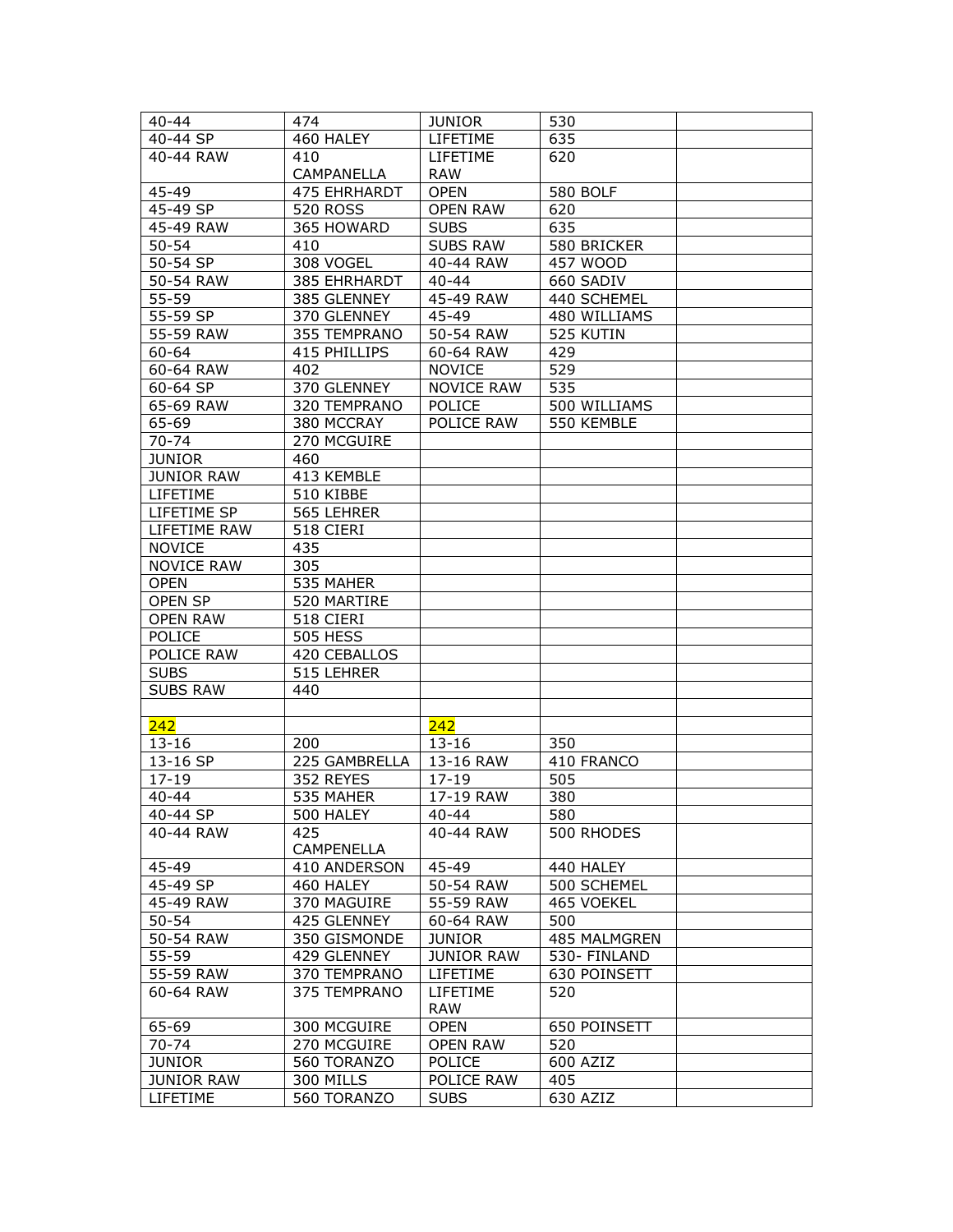| LIFETIME SP       | 485 HALEY         |                   |               |  |
|-------------------|-------------------|-------------------|---------------|--|
| LIFETIME RAW      | 424 MALTEZOS      |                   |               |  |
| <b>NOVICE</b>     | 300               |                   |               |  |
| <b>NOVICE RAW</b> | 363               |                   |               |  |
| <b>OPEN</b>       | 560 FAMIANO       |                   |               |  |
| <b>OPEN SP</b>    | 535 LEHRER        |                   |               |  |
| <b>OPFN RAW</b>   | 425               |                   |               |  |
|                   | <b>CAMPENELLA</b> |                   |               |  |
| <b>POLICE</b>     | 560 TORANZO       |                   |               |  |
| POLICE RAW        | 385               |                   |               |  |
| POLICE/FIRE SP    | <b>440 RUSSO</b>  |                   |               |  |
| <b>SUBS</b>       | 525 KRUZSELY      |                   |               |  |
| SUBS SP           | 535 LEHRER        |                   |               |  |
| <b>SUBS RAW</b>   | 441               |                   |               |  |
|                   |                   |                   |               |  |
|                   |                   |                   |               |  |
|                   |                   |                   |               |  |
|                   |                   |                   |               |  |
|                   |                   |                   |               |  |
|                   |                   |                   |               |  |
| 275               |                   | 275               |               |  |
| 13-16 RAW         | 175 DIAMOND       | 13-16 RAW         | 375 ASCARI    |  |
| $17 - 19$         | 510 TORANZO       | 17-19 RAW         | 435 CATANI    |  |
| 17-19 RAW         | 300 CATANI        | $17 - 19$         | 400           |  |
| $40 - 44$         | 500               | $40 - 44$         | 625           |  |
| 40-44 RAW         | 430 RAYMER        | 40-44 RAW         | 580 RAYMER    |  |
| $45 - 49$         | 530               | 45-49             | 670 FINLAND   |  |
| 45-49 RAW         | 430 MONTANO       | 45-49 RAW         | 610 CHIAVACCI |  |
| $50 - 54$         | 430               | $50 - 54$         | 350 ADLER     |  |
| 50-54 RAW         | 463 LINEAH DEY    | 50-54 RAW         | 617 CHIAVACCI |  |
| 55-59             | 235 ADLER         | 55-59             | 562 SPAHR     |  |
| 55-59 RAW         | 445 MYERS         | 55-59 RAW         | 325 ADLER     |  |
| 60-64 RAW         | 430 MYERS         | <b>JUNIOR RAW</b> | 550 STANNARD  |  |
| <b>JUNIOR</b>     | 440               | LIFETIME          | 660           |  |
| <b>JUNIOR RAW</b> | 515               | LIFETIME          | 540 KOEHLER   |  |
|                   |                   | <b>RAW</b>        |               |  |
| LIFETIME          | 540 TORANZO       | <b>NOVICE RAW</b> | 500           |  |
| LIFETIME RAW      | 500 EDWARDS       | <b>OPEN</b>       | 650           |  |
| <b>NOVICE</b>     | 410               | <b>OPEN RAW</b>   | 625           |  |
|                   | 405 RAMOS         |                   |               |  |
| <b>NOVICE RAW</b> |                   | POLICE            | 540           |  |
| OPEN              | 560 MARTIN        | <b>SPECIAL</b>    | 475 CRAWFORD  |  |
|                   |                   | OLYMPIAN          |               |  |
| <b>OPEN RAW</b>   | 500 EDWARDS       | <b>SUBS</b>       | 660           |  |
| <b>POLICE</b>     | 540 TORANZO       | <b>SUBS RAW</b>   | 600           |  |
| POLICE RAW        | 410               |                   |               |  |
| SPECIAL           | 290 CRAWFORD      |                   |               |  |
| OLYMPIAN          |                   |                   |               |  |
| <b>SUBS</b>       | 475               |                   |               |  |
| <b>SUBS RAW</b>   | 501               |                   |               |  |
|                   |                   |                   |               |  |
| 300               |                   | 300               |               |  |
| LIFETIME          | 475 DUPONT        | 13-16 RAW         | 325 FUSCIELLO |  |
| LIFETIME RAW      | 500 RAMOS         |                   |               |  |
|                   | 480               |                   |               |  |
| <b>SUBS</b>       | <b>BORKOWSKI</b>  |                   |               |  |
| 40-44 RAW         | 450 HERBERT JR    |                   |               |  |
| 45-49 RAW         | 405 HUNTER        |                   |               |  |
|                   |                   |                   |               |  |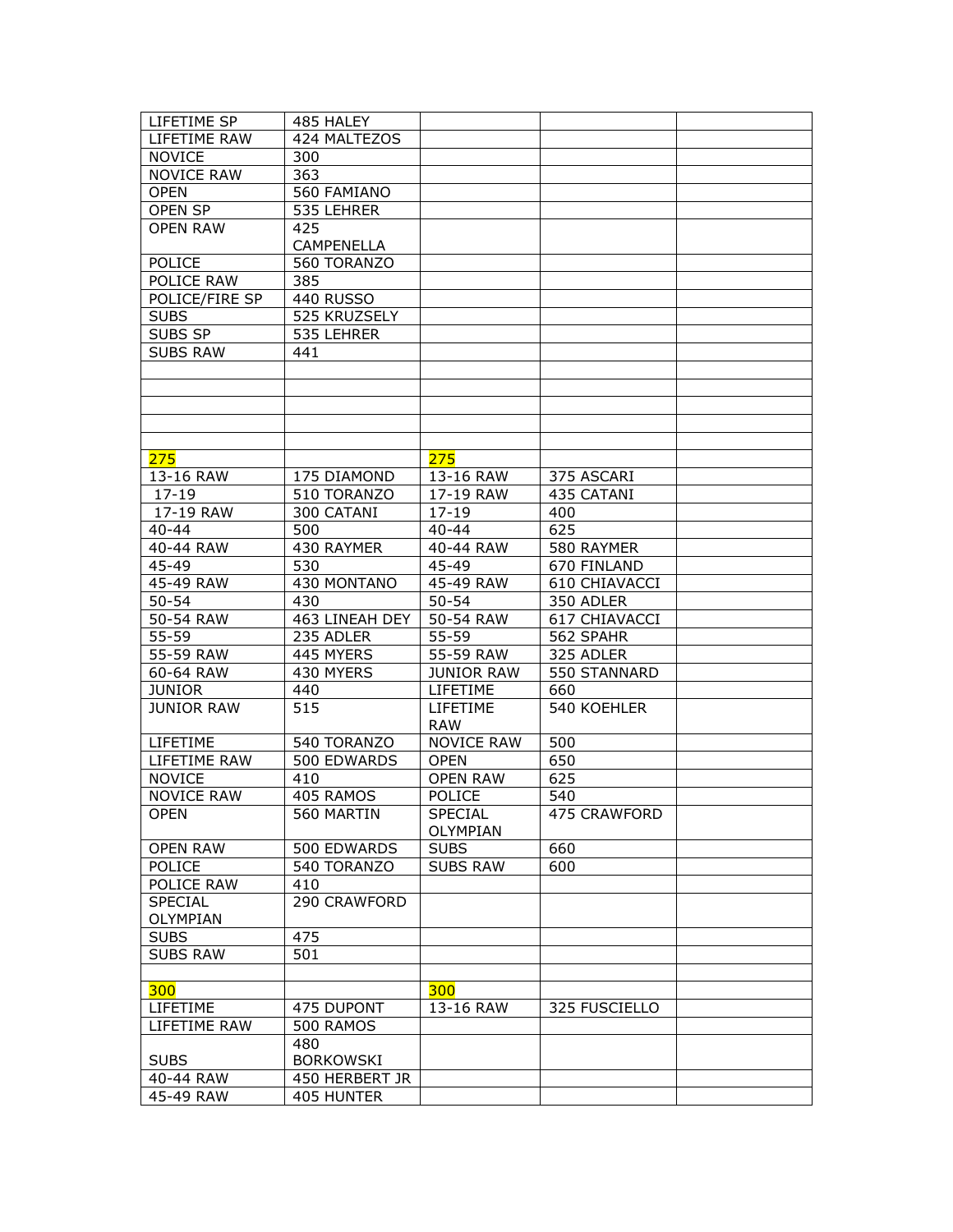| 45-49               | 475 DUPONT      |                        |                                  |  |
|---------------------|-----------------|------------------------|----------------------------------|--|
| 55-59 RAW           | 435 MYERS       |                        |                                  |  |
|                     |                 |                        |                                  |  |
|                     |                 |                        |                                  |  |
|                     |                 |                        |                                  |  |
| <b>SHW</b>          |                 | <b>SHW</b>             |                                  |  |
| $40 - 44$           | 405             | LIFETIME               | 565                              |  |
| 40-44 RAW           | 424 SEMMON      | <b>SUBS</b>            | 565                              |  |
| 45-49               | 430             | <b>JUNIOR</b>          | 620                              |  |
| $50 - 54$           | 405             | <b>OPEN</b>            | 640                              |  |
| 50-54 RAW           | 340 SULLIVAN    | <b>OPEN RAW</b>        | 725 REGHETTI                     |  |
| <b>DISABLED RAW</b> | 352 HOOLEY      | SPECIAL<br>OLYMPIAN    | 425 CORLISS                      |  |
| <b>JUNIOR</b>       | 300             | 50-54 RAW              | 425 DULACK                       |  |
| LIFETIME RAW        | 500 EDWARDS     | LIFETIME<br><b>RAW</b> | 628 HALVORSEN                    |  |
| <b>NOVICE</b>       | 457             | P/F/M RAW              | 430<br><b>BERGSTROM</b>          |  |
| <b>NOVICE RAW</b>   | <b>360 HOWE</b> |                        |                                  |  |
| <b>OPEN</b>         | 800 LATTIMER    |                        |                                  |  |
| <b>OPEN RAW</b>     | 515 EDWARDS     |                        |                                  |  |
| POLICE              | 405             |                        |                                  |  |
| POLICE RAW          | 495 LOPEZ       |                        |                                  |  |
| <b>SPECIAL</b>      | 245 GOLUB       |                        |                                  |  |
| OLYMPIAN            |                 |                        |                                  |  |
| <b>SUBS</b>         | 520             |                        |                                  |  |
| <b>SUBS RAW</b>     | 425 MONTANO     |                        |                                  |  |
|                     |                 |                        |                                  |  |
|                     |                 |                        |                                  |  |
|                     |                 |                        |                                  |  |
|                     |                 |                        |                                  |  |
|                     |                 |                        |                                  |  |
|                     |                 |                        |                                  |  |
|                     |                 |                        |                                  |  |
|                     |                 |                        |                                  |  |
|                     |                 |                        |                                  |  |
|                     |                 |                        |                                  |  |
|                     |                 |                        |                                  |  |
| <b>SQUAT ONLY</b>   |                 | <b>POWERCURL</b>       |                                  |  |
|                     |                 | 100<br>$9 - 10$        |                                  |  |
|                     |                 | $11 - 12$              | 48- CORTES III<br>60- CORTES III |  |
|                     |                 |                        |                                  |  |
| 114                 |                 | 114                    |                                  |  |
| LIFETIME            | 303 ULLMAN      | $11 - 12$              | 54-LITOWSKY                      |  |
| 11-12 RAW           | 180 VOGEL, J    |                        |                                  |  |
|                     |                 | 123                    |                                  |  |
| 123                 |                 | <b>OPEN</b>            | 86 MCDOWELL                      |  |
| 11-12 RAW           | 215 VOGEL, J    | $13 - 16$              | <b>65 LITOWSKY</b>               |  |
|                     |                 |                        |                                  |  |
| <b>132</b>          |                 | <b>132</b>             |                                  |  |
| 13-16 RC            | 214 FLORES      | $13 - 16$              | <b>65 LITOWSKY</b>               |  |
| 13-16 RAW           | 230 SARIPELLA   |                        |                                  |  |
|                     |                 |                        |                                  |  |
| 148                 |                 |                        |                                  |  |
| 13-16 RC            | 280 SARIPELLA   |                        |                                  |  |
|                     |                 |                        |                                  |  |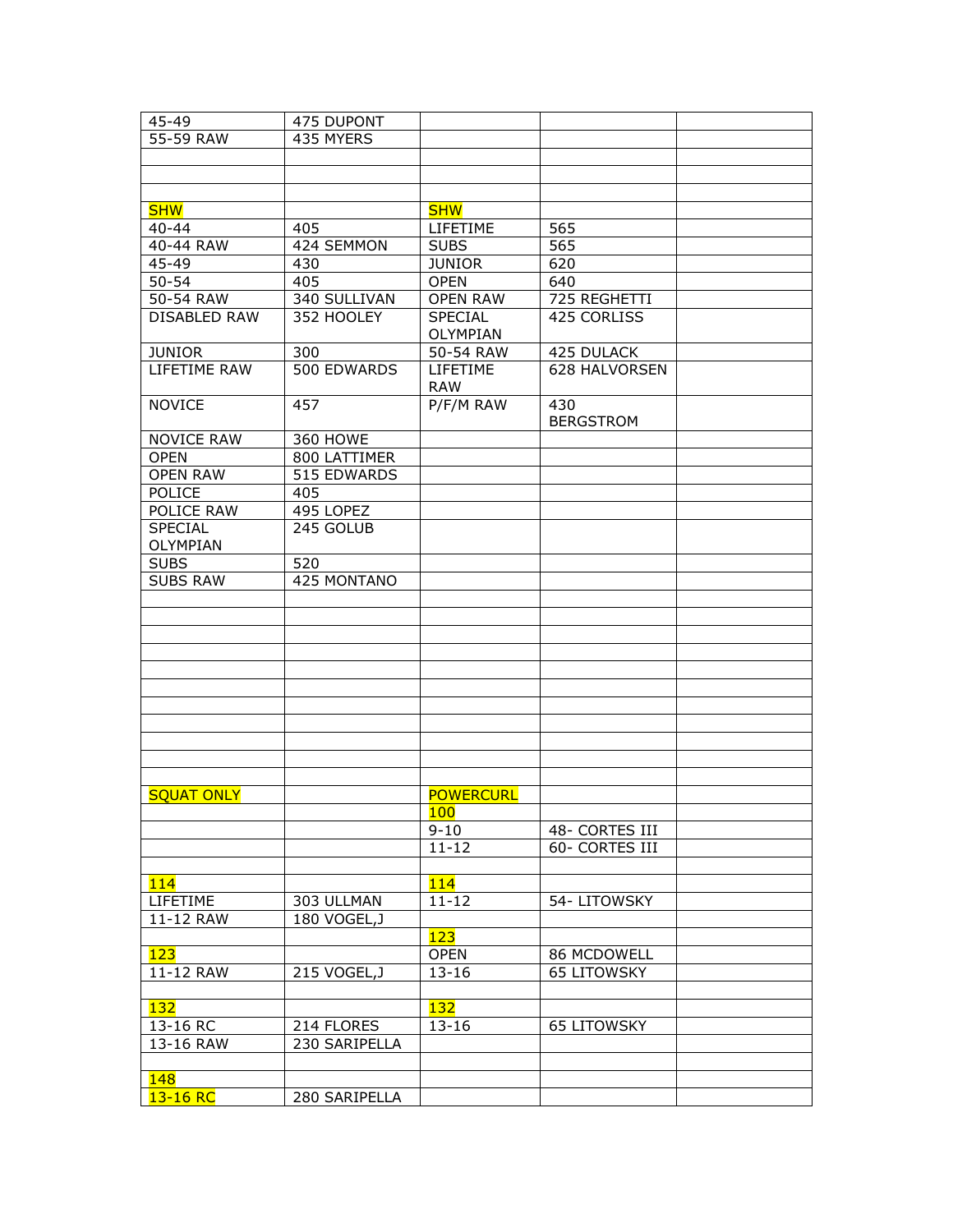| <b>165</b>        |                     |             |                    |  |
|-------------------|---------------------|-------------|--------------------|--|
| 11-12 RC          | 180 HERBERT         | <b>148</b>  |                    |  |
| $13 - 16$         | 425 GITTO           | $17 - 19$   | 135 GETTO          |  |
| <b>JUNIOR RC</b>  | 441 ACOSTA          | $50 - 59$   | 100 VOGEL          |  |
| <b>OPEN RAW</b>   | 410 MORGANTE        |             |                    |  |
| <b>OPEN RC</b>    | 375 DIMURA          |             |                    |  |
|                   |                     |             |                    |  |
| <b>181</b>        |                     | <b>165</b>  |                    |  |
|                   |                     | $9 - 10$    | 50 FUSCIELLO       |  |
| SUBS SP           | 462 PAGANO          | $13 - 16$   | 135- FLORES        |  |
| <b>JUNIOR RAW</b> | 335 GERRITY         | <b>OPEN</b> | <b>165 MARTONE</b> |  |
| 40-44 RAW         | 355 JACKSON         | $50 - 59$   | 130                |  |
|                   |                     |             | <b>ABROMAITIS</b>  |  |
| <b>198</b>        |                     |             |                    |  |
| $40 - 44$         | <b>440 DUNN</b>     | <b>181</b>  |                    |  |
| 40-44 RC          | 465 ROONEY          | $40 - 49$   | 160-MICKEN         |  |
| 45-49 RC          | 320 HALEY           | $50 - 59$   | 80- VOGEL          |  |
| <b>OPEN RC</b>    | 505 ALVAREZ         | 60-69       | 120- VOGEL         |  |
| LIFETIME RC       | 335 HALEY           | $17 - 19$   | 165- CHOI          |  |
| 17-19 RC          | 450 MENDITTO        | <b>OPEN</b> | $150 -$            |  |
|                   |                     |             | <b>MCDOWELL</b>    |  |
| <b>NOVICE RC</b>  | 275 OMS             |             |                    |  |
|                   |                     |             |                    |  |
| 220               |                     | <b>198</b>  |                    |  |
| <b>SUBS</b>       | 450                 | $17 - 19$   | 140- MENDITTO      |  |
| <b>OPEN</b>       | 540 DICIANO         | $40 - 49$   | 170-CARR           |  |
| <b>OPEN RC</b>    | 485 WARRINER        | $50 - 59$   | 170-CARR           |  |
| 40-44 RC          | 530 MALTEZOS        | 60-69       | 130- VOGEL         |  |
| $40 - 44$         | 590 HENSEN          | 70-79       | 110- SECCHIUTI     |  |
| 45-49 RC          | 395 SCHEMEL         | <b>OPEN</b> | 175 HASTINGS       |  |
| <b>SUBS RC</b>    | 580 BRICKER         |             |                    |  |
| LIFETIME RC       | 465 CAFFREY         | 220         |                    |  |
| LIFETIME          | 475                 | $17 - 19$   | 130-LUDOVICO       |  |
| 17-19 RC          | 505 LOBUE           | <b>OPEN</b> | $170 -$            |  |
|                   |                     |             | <b>HASHEMIYOON</b> |  |
| 17-19 RAW         | 365 MAGUIRE         | $40 - 49$   | 158- HOWARD        |  |
|                   |                     | $50 - 59$   | 150 LOOMIS         |  |
| 242               |                     | 242         |                    |  |
| <b>JUNIOR</b>     | <b>465 MALMGREN</b> | <b>OPEN</b> | 180 FENIELLO       |  |
| <b>OPEN</b>       | 685 MALTEZOS        |             |                    |  |
| <b>OPEN RAW</b>   | 420 CAFFREY         |             |                    |  |
| LIFETIME          | 685 MALTEZOS        | 275         |                    |  |
| <b>SUBS RAW</b>   | <b>550 JONES</b>    |             |                    |  |
| <b>SUBS</b>       | 630                 | <b>OPEN</b> | 210 PRICKETT       |  |
| <b>SUBS RC</b>    | 500 SHIRLEY         | $40 - 49$   | 130 JOHNSON        |  |
| $40 - 44$         | 620 AZIZ            |             |                    |  |
| 40-44 RC          | 470 JOHNSON         | 300         |                    |  |
| LIFETIME RC       | 620 MALTEZOS        | <b>OPEN</b> | 155 PETERSON       |  |
| <b>OPEN RC</b>    | 620                 |             |                    |  |
|                   | PROTOMASTRO         |             |                    |  |
| <b>SUBS RC</b>    | 610 MALTEZOS        | <b>SHW</b>  |                    |  |
|                   |                     | $50 - 59$   | 150 DULACK         |  |
|                   |                     | <b>OPEN</b> | 150                |  |
|                   |                     |             | <b>BERGSTROM</b>   |  |
|                   |                     |             |                    |  |